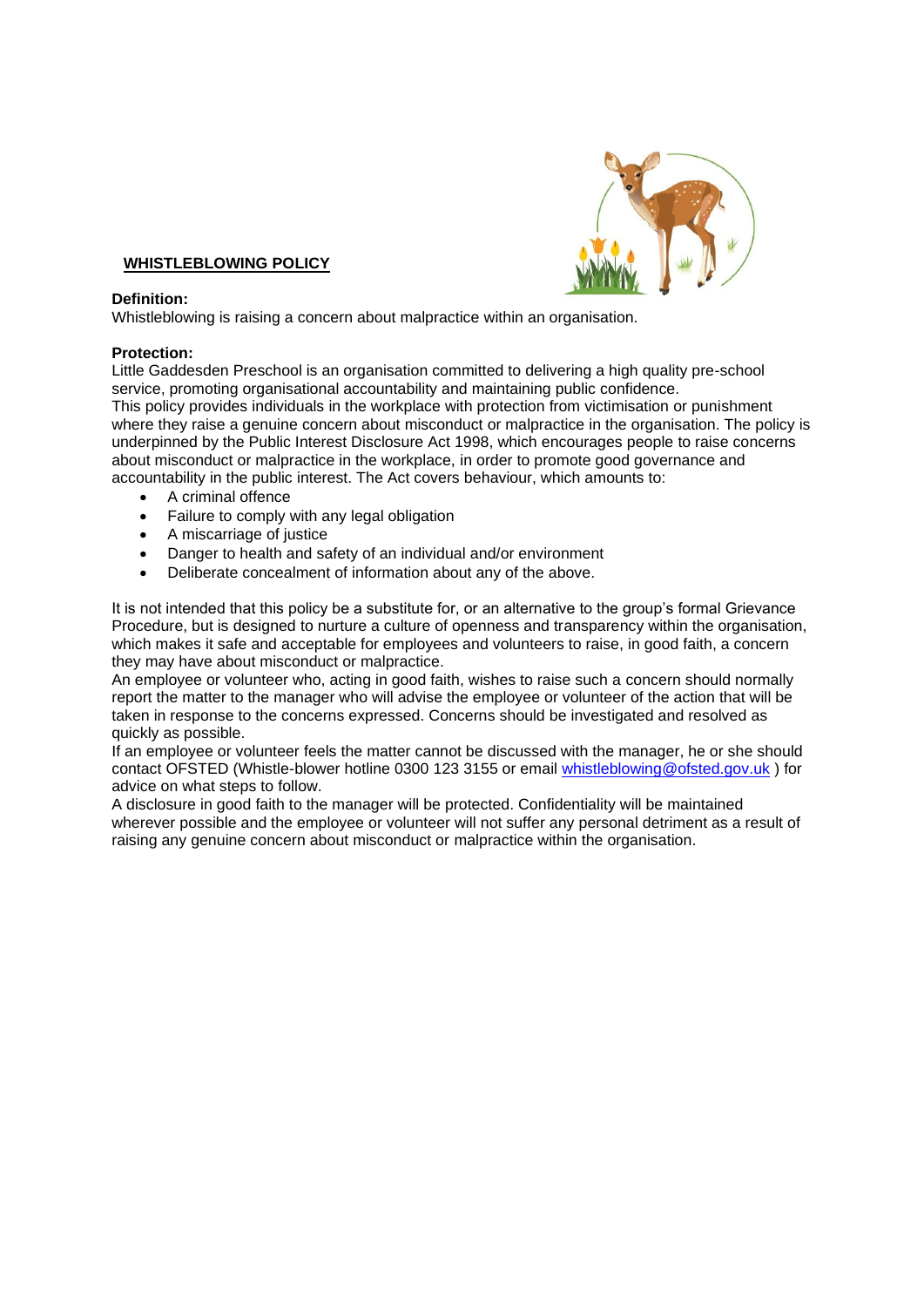### **E-Safety Policy**

#### **There is no direct internet access for children, parents or staff on the premises**

- **•** Jenny Ivory is the designated person responsible for overseeing E-Safety at Little Gaddesden Preschool.
- All personal data is stored securely on a password secure laptop and a USB back up stored in a lock filing cabinet on the premises.
- Learning journals are signed out when they leave the premises with parents/staff and signed in upon their return.
- All staff and volunteers are made aware of E-Safety issues in contracts of employment, during the induction process upon entering the setting, in staff meetings and supervisions.
- The designated person for E-Safety make staff and volunteers aware of any updates.
- Staff and parents can report any concerns through the steps in our Complaints Procedure (see policy Safeguarding 1.10).
- **All staff and volunteers receive regular training on Safeguarding where E-Safety would be highlighted.** It also forms part of the induction process.
- E-Safety knowledge is reviewed and updated regularly in staff meetings.
- We have no direct internet access on the premises, but have access to the use of it in Little Gaddesden School adjacent to the premises and via the preschool mobile phone network. We adhere to their policy on the use of internet and ensure full adult supervision at all times during the use of the internet.
- Parents are kept up to date on best practice regarding E-Safety. This enables them to teach their children how to use technology appropriately. This is done through parent email and information being displayed on the parent notice board.
- Parents/carers and staff/volunteers can find more information regarding E-Safety on the Hertfordshire Safeguarding Children Board Website [www.hertsafeguarding.org.uk](http://www.hertsafeguarding.org.uk/)

### **Social Networks & Website**

Social networking and the website are vital tools to engage with parents/carers about the provision that we offer at Little Gaddesden Preschool. It strengthens the lines of communication between the setting and parents, enabling parents to be partners in their child's learning.

- Parents/carers are made aware of the existence of the Facebook page and website.
- WhatsApp is used to share photos and videos with parents, this is done through individual chats with parents not group chats.
- We obtain consent from parents/carers to use pictures including their children on the sites prior to induction.
- Staff/volunteers are not allowed to discuss any preschool related information on their social network pages and are informed of this prior to employment/agreement to volunteer with Little Gaddesden Preschool. Any breach of these regulations will result in Gross Misconduct and disciplinary procedures being implemented.
- Photos of children on the Facebook page and website will remain in the history of posts. If any safeguarding concerns arise about a child whilst they are at preschool or if we are notified of any concerns in the future once a child has left the preschool. All photos of the child in question will be removed immediately.

### **Mobile Phones**

All staff mobile phones are stored in a box on window sill nearest kitchen hatch and visitors to the setting store their mobile phones in a box in the foyer.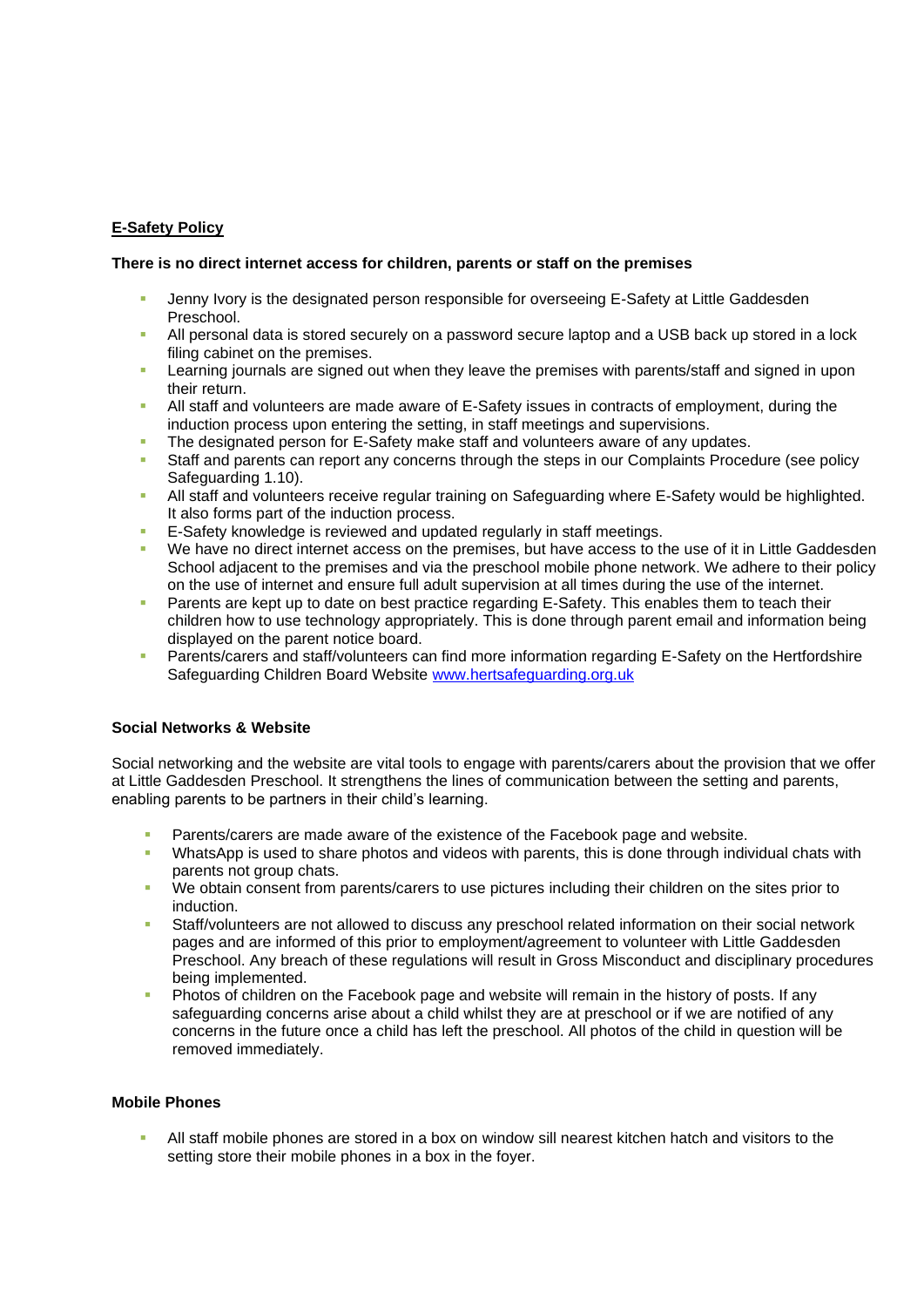- **The Preschools, Proprietor's and Manager's phones are all numbers that are given to parents and** outside professionals. Therefore, these are stored on windowsill but in full view of all.
- No phones are taken into the toilet or nappy changing area.
- All calls and messages are to be picked up, received and made out of the way of the children during the session time i.e. in the kitchen (this applies to staff, visitors and parents.)
- Personal calls/messages can only be answered with permission from the Manager.
- Parents, carers and visitors entering Preschool with their mobile phones on view will be asked to take the call outside or put the phone away in a bag or pocket.
- No photographs are to be taken on mobile phones, other than the preschool mobile phone.
- It is clearly displayed in our entrance hall that the use of mobile phones is prohibited in the preschool.

### **Photographs**

Photographs are a valuable tool for recording and assessing children's development at Little Gaddesden Preschool.

- The Preschool mobile camera phone is used as the preschool camera. It is password secure, only used at preschool and is stored at preschool in a locked cupboard. Only staff members use it.
- **•** Only staff members with an Enhanced DBS check are permitted to take photographs.
- **Photographs will be printed for use in the children's learning journals and for displays in the village hall.** Permission is sought from all parents for photographs to be used for these purposes.
- **EXECT** If stored at all, photographs will only be stored on the Preschool laptop.
- **•** Photographs will be printed on the Preschool printer and at a reputable photograph printing shop.
- No cameras are to be taken out to the toilet or nappy changing area.
- Parents are notified through literature that Preschool take photographs of the children and they all sign to confirm this on induction to the setting.
- Parents and families do take pictures of the children, for example, during outings and the Christmas concert. Any parents not wishing to have their children's photo taken may withdraw at any time.
- Once a year Little Gaddesden Preschool offer the opportunity for the children to have professional photographs taken by a reputable photographer. Any parent/carer not wishing for their child to take part can withdraw at any time.
- **Strictly, no photographs are to be published on any social networking websites other than those of Little Gaddesden Preschool.**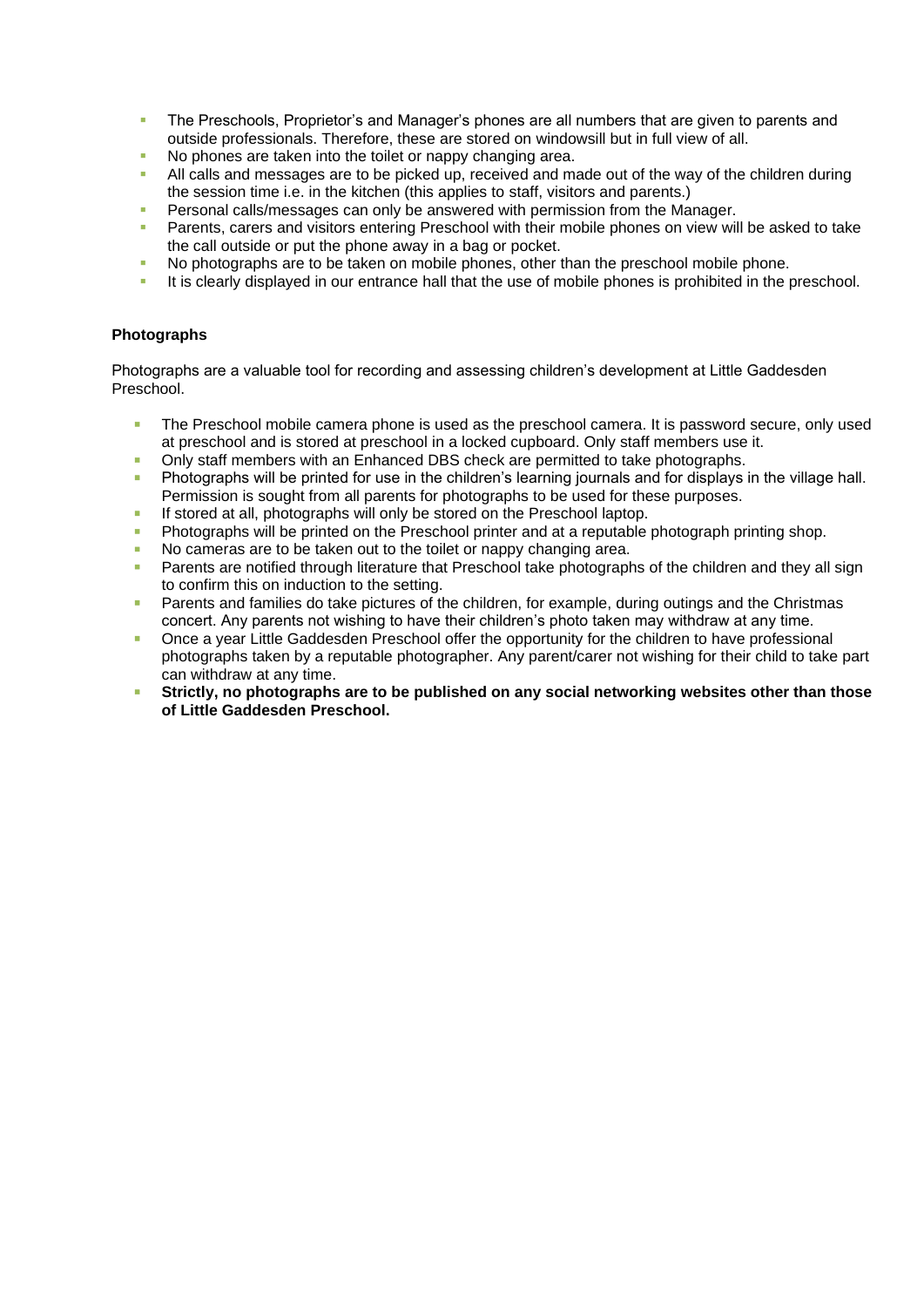# **1.1 Children's rights and entitlements**

# **Policy statement**



- We promote children's right to be strong, resilient and listened to by creating an environment in our setting that encourages children to develop a positive self-image, which includes their heritage arising from their colour and ethnicity, their languages spoken at home, their religious beliefs, cultural traditions and home background.
- We promote children's right to be strong, resilient and listened to by encouraging children to develop a sense of autonomy and independence.
- We promote children's right to be strong, resilient and listened to by enabling children to have the self-confidence and the vocabulary to resist inappropriate approaches.
- We help children to establish and sustain satisfying relationships within their families, with peers, and with other adults.
- We work with parents to build their understanding of, and commitment to, the principles of safeguarding all our children.

# **What it means to promote children's rights and entitlements to be '***strong, resilient and listened to'.*

To be strong means to be:

- secure in their foremost attachment relationships, where they are loved and cared for by at least one person who can offer consistent, positive and unconditional regard and who can be relied on;
- safe and valued as individuals in their families and in relationships beyond the family, such as day care or school;
- self-assured and form a positive sense of themselves including all aspects of their identity and heritage;
- **•** included equally and belong in our setting and in community life;
- **•** confident in their own abilities and proud of their achievements;
- **•** progressing optimally in all aspects of their development and learning;
- **•** part of a peer group in which they learn to negotiate, develop social skills and an identity as global citizens, respecting the rights of others in a diverse world; and
- able to represent themselves and participate in aspects of service delivery that affects them, as well as aspects of key decisions that affect their lives.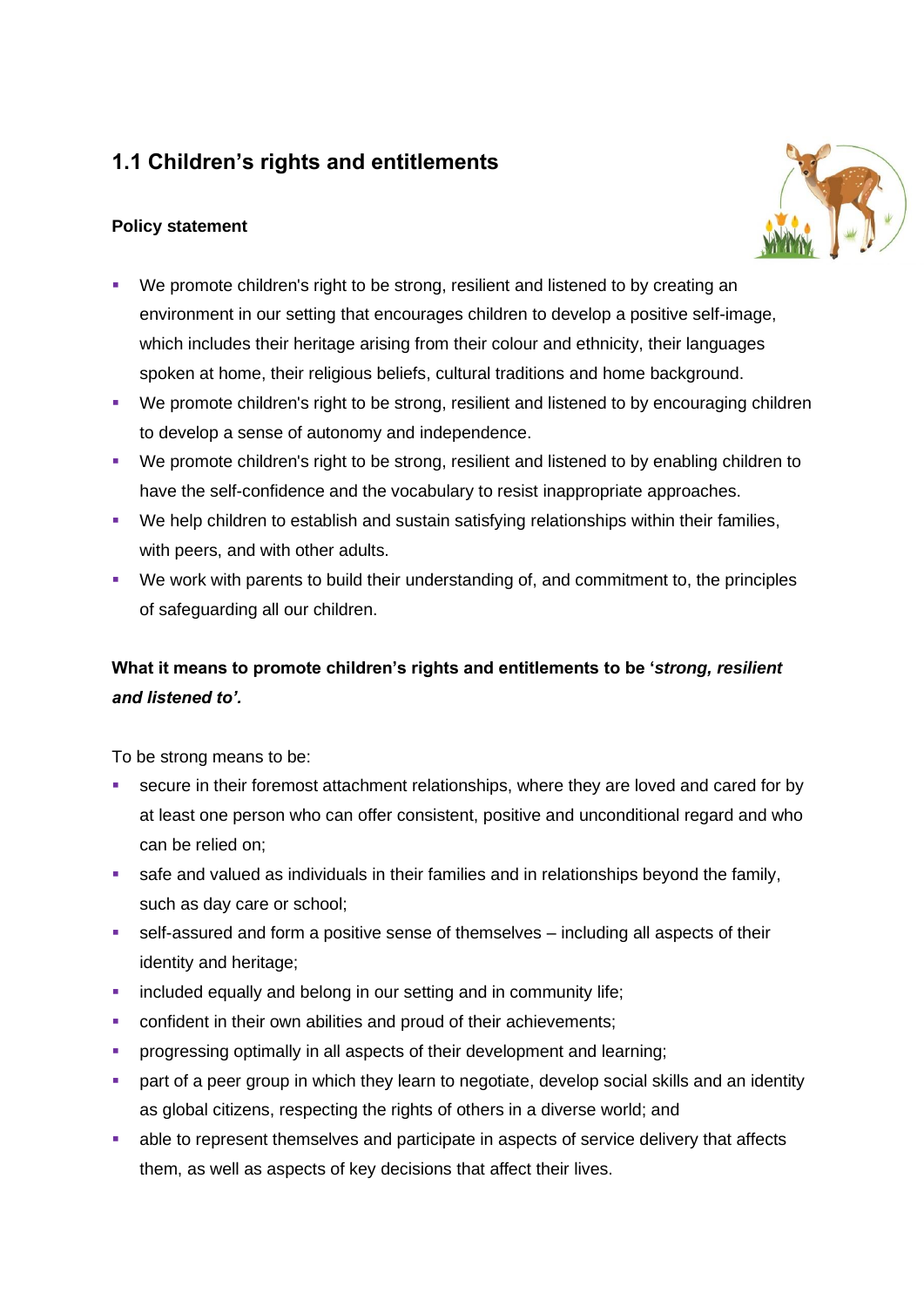To be resilient means to:

- be sure of their self-worth and dignity;
- be able to be assertive and state their needs effectively;
- be able to overcome difficulties and problems;
- **•** be positive in their outlook on life;
- be able to cope with challenge and change;
- have a sense of justice towards themselves and others;
- **■** develop a sense of responsibility towards themselves and others; and
- be able to represent themselves and others in key decision-making processes.

To be listened to means:

- **EXEDENT A** adults who are close to children recognise their need and right to express and communicate their thoughts, feelings and ideas;
- adults who are close to children can tune in to their verbal, sign and body language to understand and interpret what is being expressed and communicated;
- **EXECT** adults who are close to children can respond appropriately and, when required, act upon their understanding of what children express and communicate; and
- **■** adults respect children's rights and facilitate children's participation and representation in imaginative and child centred ways in all aspects of core services.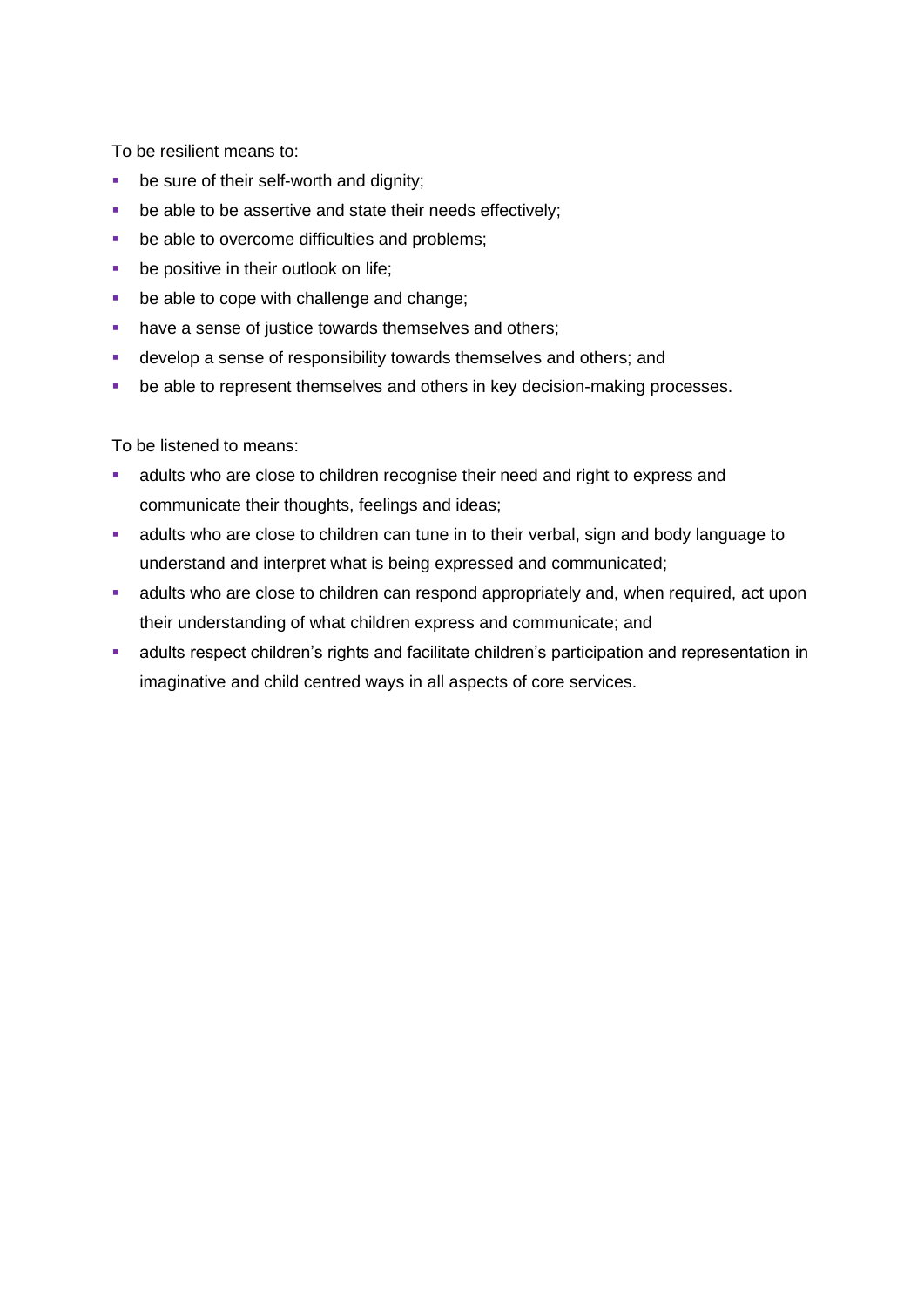# **1.2 Safeguarding children, young people and vulnerable adults**



# **Policy statement**

Our setting will work with children, parents and the community to ensure the rights and safety of children, young people\* and vulnerable adults. Our Safeguarding Policy is based on the three key commitments of the Pre-school Learning Alliance Safeguarding Children Policy.

# **Procedures**

We carry out the following procedures to ensure we meet the three key commitments of the Alliance Safeguarding Children Policy, which incorporates responding to child protection concerns.

# *Key commitment 1*

We are committed to building a 'culture of safety' in which children, young people and vulnerable adults are protected from abuse and harm in all areas of our service delivery.

Group provision: Our designated persons who co-ordinates child, young person and vulnerable adult protection issues is:

Louise Watson & Jenny Ivory

- When the setting is open, but the designated person is not on site, a suitably trained deputy is available always for staff to discuss safeguarding concerns.
- Our designated officers who oversee this work is:

Louise Watson & Jenny Ivory

- The designated person, the suitably trained deputy and the designated officer ensure they have relevant links with statutory and voluntary organisations regarding safeguarding.
- **•** The designated person (and the person who deputises for them) understands LSCB safeguarding procedures, attends relevant LSCB training at least every three years and refreshes their knowledge of safeguarding at least every three years.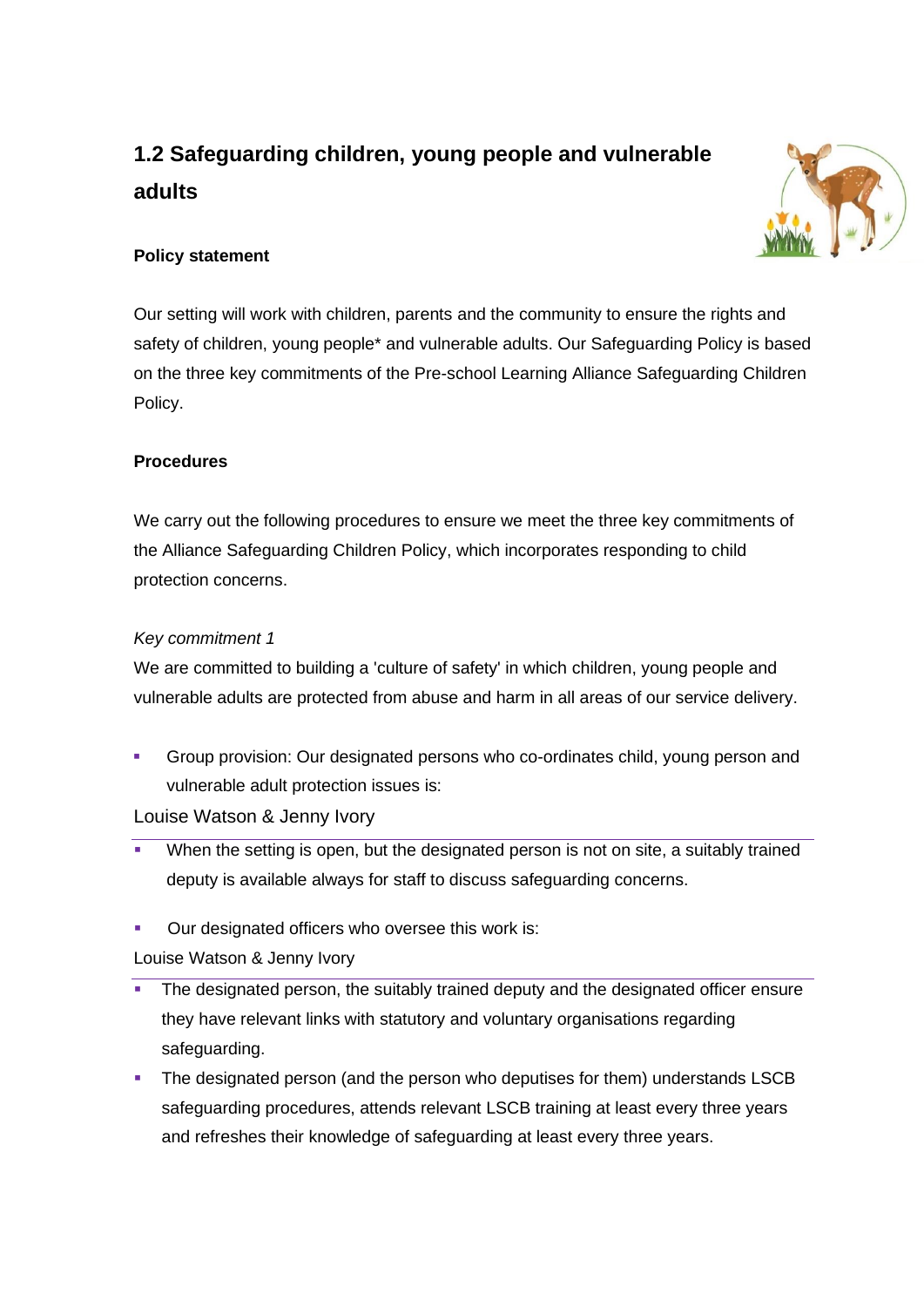- We ensure all staff are trained to understand our safeguarding policies and procedures and that parents are made aware of them too.
- All staff have an up-to-date knowledge of safeguarding issues, are alert to potential indicators and signs of abuse and neglect and understand their professional duty to ensure safeguarding and child protection concerns are reported to the local authority children's social care team or the NSPCC. They receive updates on safeguarding at least annually.
- **E** All staff remain alert to any signs that during the current COVID-19 outbreak a child in their care is suffering from or likely to be suffering from harm. This include signs of neglect that may be caused by extraordinary circumstances due to measures to curb the spread of the virus.
- **EXECT** All staff are confident to ask questions in relation to any safeguarding concerns and know not to just take things at face value but can be respectfully sceptical.
- All staff understand the principles of early help (as defined in *Working Together to Safeguard Children*, 2015) and can identify those children and families who may need early help and enable them to access it.
- All staff understand LSCB thresholds of significant harm and understand how to access services for families, including for those families who are below the threshold for significant harm.
- **E** All staff understand their responsibilities under the General Data Protection Regulations and the circumstances under which they may share information about you and your child with other agencies.
- **EXECT** All staff understand how to escalate their concerns if they feel either the local authority and/or their own organisation has not acted adequately to safeguard.
- All staff understand what the organisation expects of them in terms of their required behaviour and conduct, and follow our policies and procedures on positive behaviour, online safety (including use of mobile phones), whistleblowing and dignity at work.
- Children have a key person to build a relationship with, and are supported to articulate any worries, concerns or complaints that they may have in an age appropriate way.
- **E** All staff understand our policy on promoting positive behaviour and follow it in relation to children showing aggression towards other children.
- Adequate and appropriate staffing resources are provided to meet the needs of children.
- **Applicants for posts within the setting are clearly informed that the positions are** exempt from the Rehabilitation of Offenders Act 1974.
- **Enhanced criminal records and barred lists checks and other suitability checks are** carried out for staff and volunteers prior to their post being confirmed, to ensure that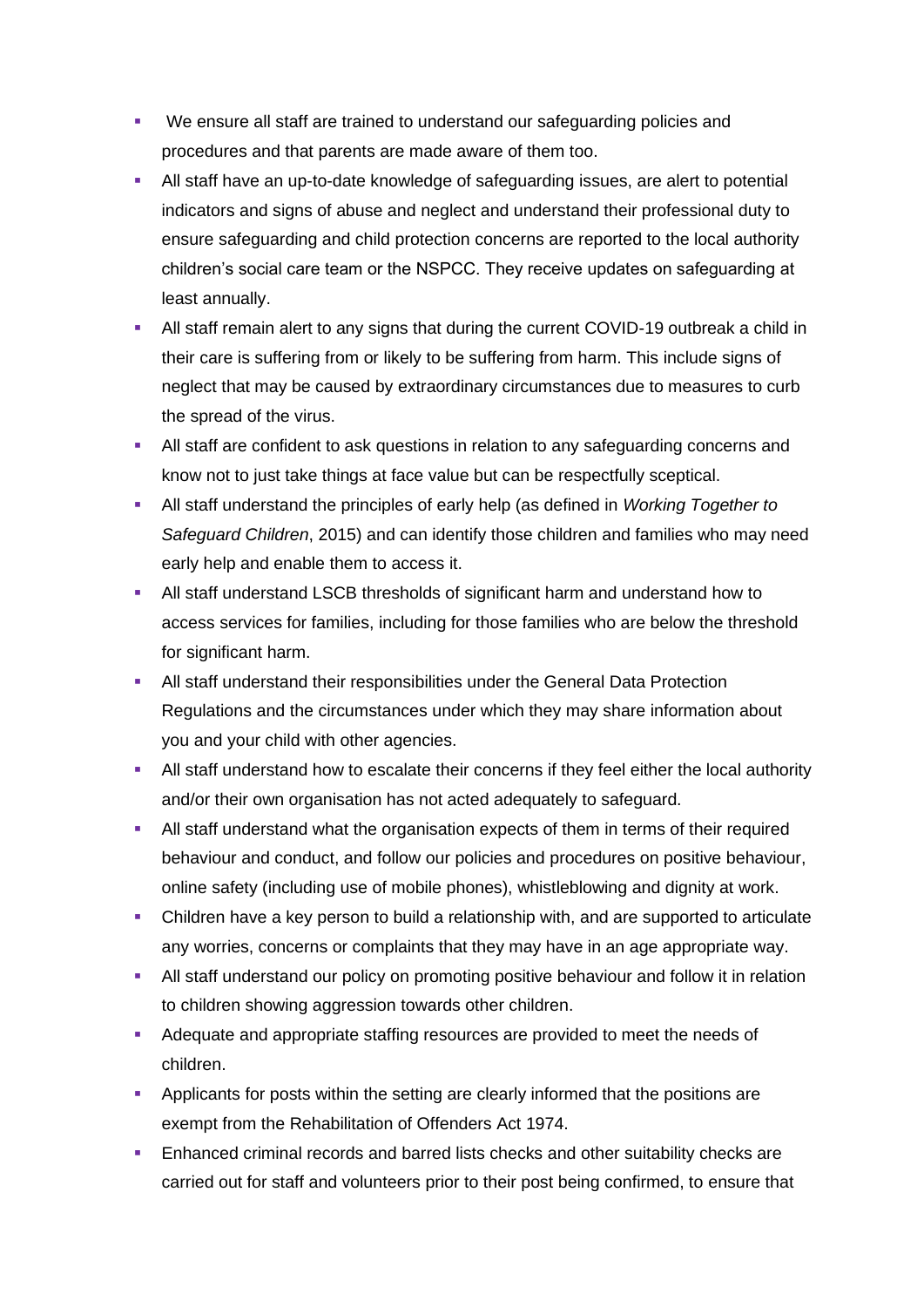no disqualified person or unsuitable person works at the setting or has access to the children.

- Where applications are rejected based on information disclosed, applicants have the right to know and to challenge incorrect information.
- Enhanced criminal records and barred lists checks are carried out on anyone living or working on the premises.
- Volunteers must:
	- **-** be aged 17 or over;
	- **-** be considered competent and responsible;
	- **-** receive a robust induction and regular supervisory meetings;
	- **-** be familiar with all the settings policies and procedures;
	- **-** be fully checked for suitability if they are to have unsupervised access to the children at any time.
- Information is recorded about staff qualifications, and the identity checks and vetting processes that have been completed including:
	- **-** the criminal records disclosure reference number;
	- **-** certificate of good conduct or equivalent where a UK DBS check is not appropriate;
	- **-** the date the disclosure was obtained; and
	- **-** details of who obtained it.
- All staff and volunteers are informed that they are expected to disclose any convictions, cautions, court orders or reprimands and warnings which may affect their suitability to work with children (whether received before or during their employment with us).
- **EXTEND 10** All staff and volunteers are required to notify us if anyone in their household (including family members, lodgers, partners etc.) has any relevant convictions, cautions, court orders, reprimands or warnings or has been barred from, or had registration refused or cancelled in relation to any childcare provision or have had orders made in relation to care of their children.
- We notify the Disclosure and Barring Service of any person who is dismissed from our employment or resigns in circumstances that would otherwise have led to dismissal for reasons of a child protection concern.
- **Procedures are in place to record the details of visitors to the setting.**
- **EXECUTE SECUTE SECUTE:** Security steps are taken to ensure that we have control over who comes into the setting so that no unauthorised person has unsupervised access to the children.
- **EXECTS** Steps are taken to ensure children are not photographed or filmed on video for any other purpose than to record their development or their participation in events organised by us.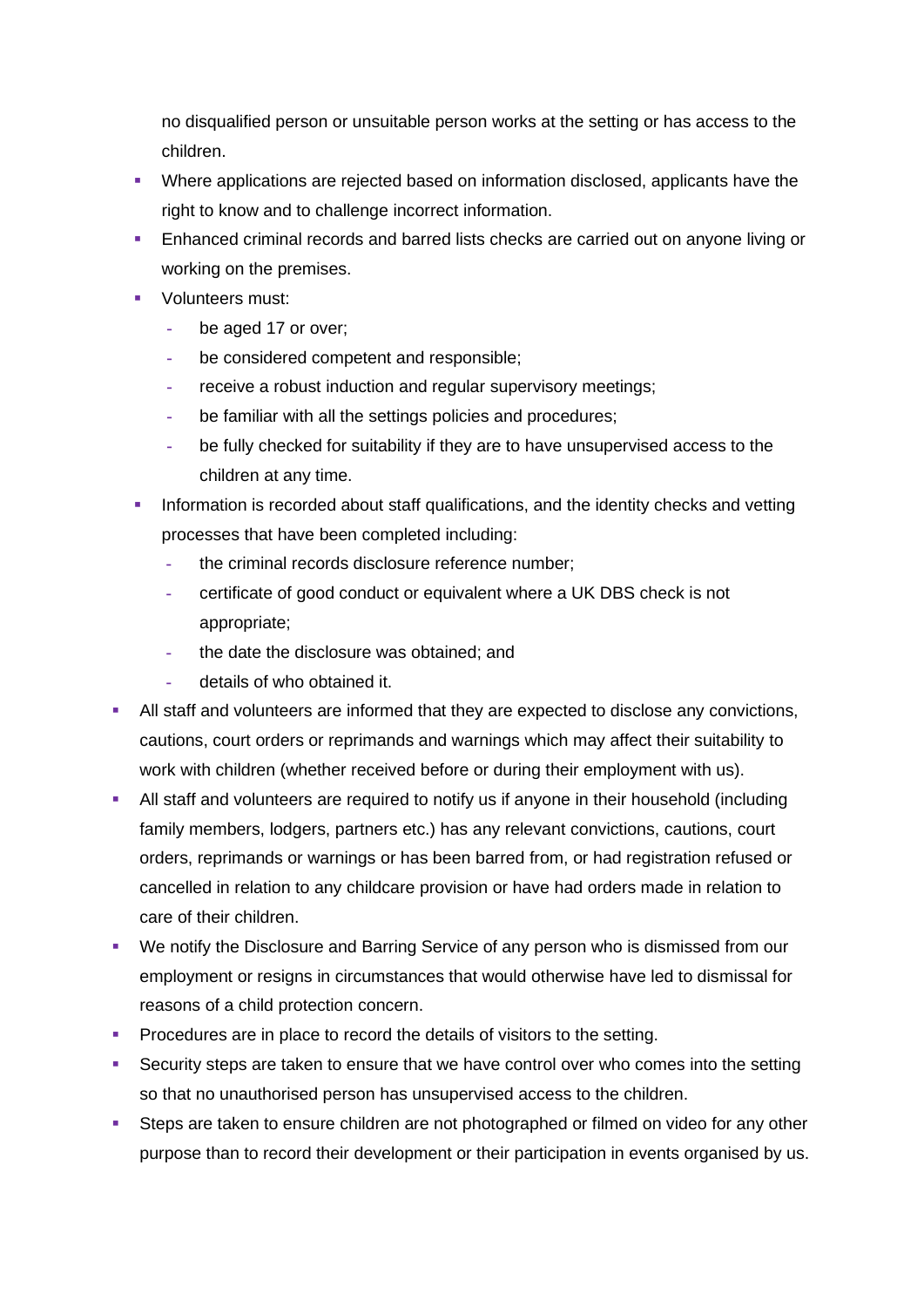Parents sign a consent form and have access to records holding visual images of their child.

- Any personal information is held securely and in line with data protection requirements and guidance from the ICO.
- **•** The designated person in the setting has responsibility for ensuring that there is an adequate online safety policy in place.
- We keep a written record of all complaints and concerns including details of how they were responded to.
- We ensure that robust risk assessments are completed, that they are seen and signed by all relevant staff and that they are regularly reviewed and updated, in line with our health and safety policy.
- **The designated officer will support the designated person to undertake their role** adequately and offer advice, guidance, supervision and support.
- **The designated person will inform the designated officer at the first opportunity of every** significant safeguarding concern; however, this should not delay any referrals being made to children's social care, the LADO, Ofsted or RIDDOR.

# *Key commitment 2*

We are committed to responding promptly and appropriately to all incidents, allegations or concerns of abuse that may occur and to work with statutory agencies in accordance with the procedures that are set down in 'What to do if you're worried a child is being abused' (HMG, 2015) and the Care Act 2014.

### *Responding to suspicions of abuse*

- We acknowledge that abuse of children can take different forms physical, emotional, and sexual, as well as neglect.
- We ensure that all staff understand the additional vulnerabilities that arise from special educational needs and/or disabilities, plus inequalities of race, gender, language, religion, sexual orientation or culture, and that these receive full consideration in relation to child, young person or vulnerable adult protection.
- **When children are suffering from physical, sexual or emotional abuse, or experiencing** neglect, this may be demonstrated through:
	- **-** significant changes in their behaviour;
	- **-** deterioration in their general well-being;
	- **-** their comments which may give cause for concern, or the things they say (direct or indirect
	- **-** disclosure);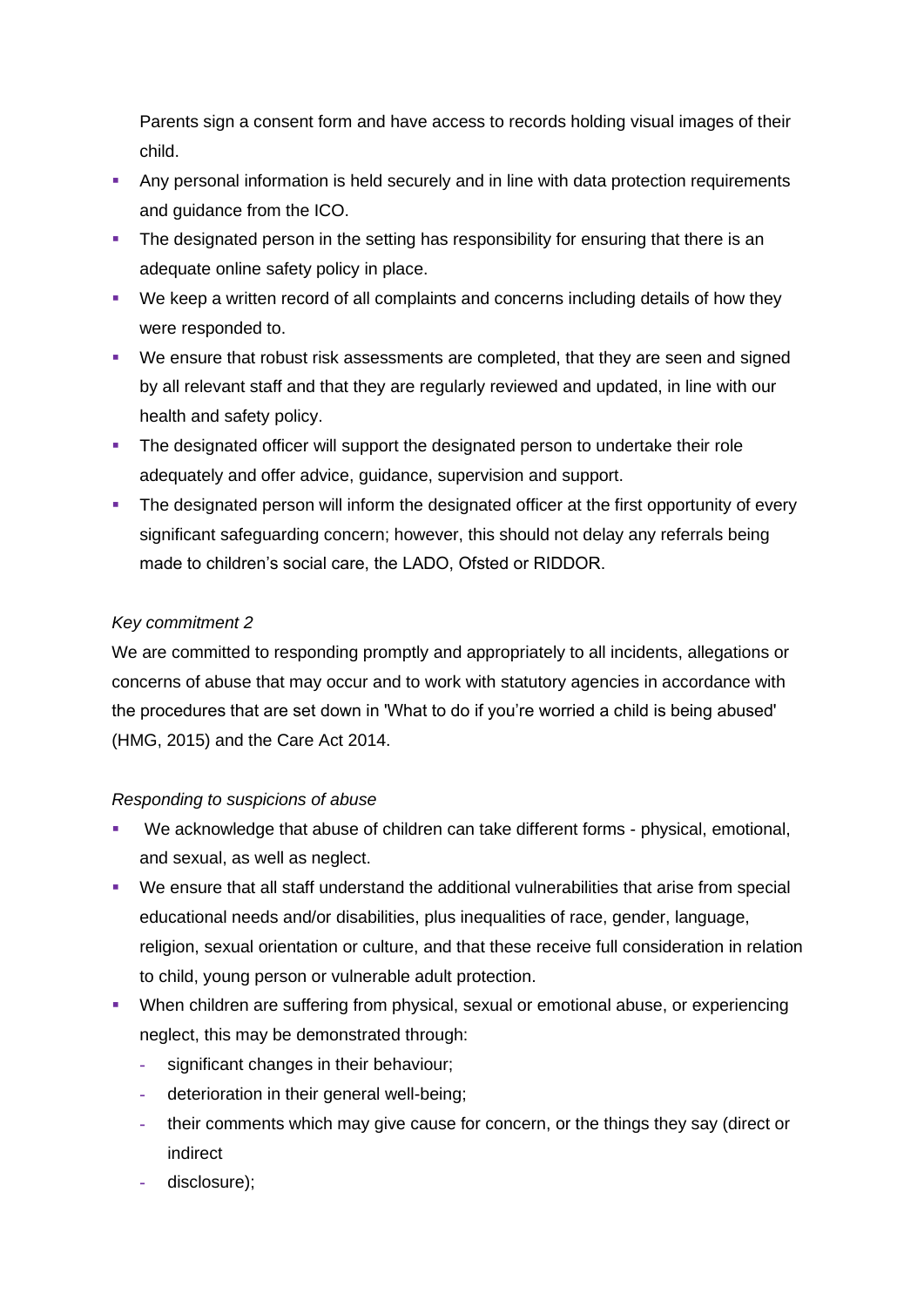- **-** changes in their appearance, their behaviour, or their play;
- **-** unexplained bruising, marks or signs of possible abuse or neglect; and
- **-** any reason to suspect neglect or abuse outside the setting.
- We are aware of the 'hidden harm' agenda concerning parents with drug and alcohol problems and consider other factors affecting parental capacity and risk, such as social exclusion, domestic violence, radicalisation, mental or physical illness and parent's learning disability.
- We are aware that children's vulnerability is potentially increased when they are privately fostered and when we know that a child is being cared for under a private fostering arrangement, we inform our local authority children's social care team.
- We are prepared to act if we have concerns about the welfare of a child who fails to arrive at a session when expected. The designated person will take immediate action to contact the child's parent to seek an explanation for the child's absence and be assured that the child is safe and well. If no contact is made with the child's parents and the designated person has reason to believe that the child is at risk of significant harm, the relevant professionals are contacted immediately and LSCB procedures are followed. If the child has current involvement with social care the social worker is notified on the day of the unexplained absence.
- We are aware of other factors that affect children's vulnerability that may affect, or may have affected, children and young people using our provision, such as abuse of children who have special educational needs and/or disabilities; fabricated or induced illness; child abuse linked to beliefs in spirit possession; sexual exploitation of children, including through internet abuse; Female Genital Mutilation and radicalisation or extremism.
- **.** In relation to radicalisation and extremism, we follow the Prevent Duty quidance for England and Wales published by the Home Office and LSCB procedures on responding to radicalisation.
- **The designated person completes online Channel training, online Prevent training and** attends local WRAP training where available to ensure they are familiar with the local protocol and procedures for responding to concerns about radicalisation.
- We are aware of the mandatory duty that applies to teachers, including early years practitioners, and health workers to report cases of Female Genital Mutilation to the police.
- We also make ourselves aware that some children and young people are affected by gang activity, by complex, multiple or organised abuse, through forced marriage or honour-based violence or may be victims of child trafficking. While this may be less likely to affect young children in our care, we may become aware of any of these factors affecting older children and young people who [we/I] may encounter.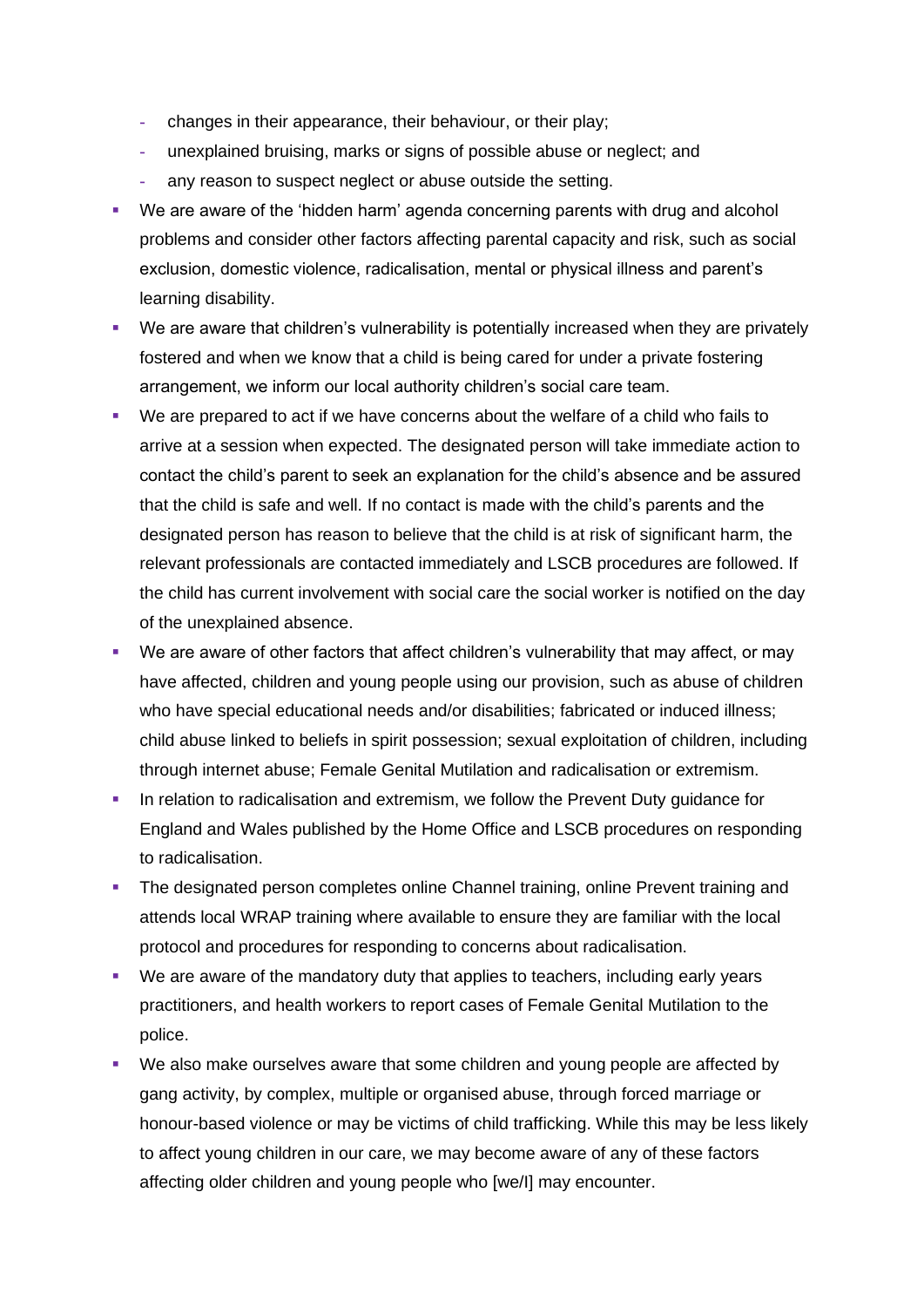- **•** Where we believe that a child in our care or that is known to us may be affected by any of these factors we follow the procedures below for reporting child protection concerns and follow the LSCB procedures.
- Where such evidence is apparent, the child's key person makes a dated record of the details of the concern and discusses what to do with the member of staff who is acting as the designated person. The information is stored on the child's personal file.
- **.** If a staff member or volunteer is unhappy with the decision made of the designated person in relation to whether to make a safeguarding referral they must follow escalation procedures.
- We refer concerns to the local authority children's social care team and co-operate fully in any subsequent investigation. NB in some cases this may mean the police, or another agency identified by the Local Safeguarding Children Board.
- We take care not to influence the outcome either through the way we speak to children or by asking questions of children.
- We take account of the need to protect young people aged 16-19 as defined by the Children Act 1989. This may include students or school children on work placement, young employees or young parents. Where abuse is suspected we follow the procedure for reporting any other child protection concerns. The views of the young person will always be considered, but the setting may override the young person's refusal to consent to share information if it feels that it is necessary to prevent a crime from being committed or intervene where one may have been, or to prevent harm to a child or adult. Sharing confidential information without consent is done only where not sharing it could be worse than the outcome of having shared it.
- All staff are also aware that adults can also be vulnerable and know how to refer adults who need community care services.
- We have a whistleblowing policy in place.
- Staff/volunteers know they can contact the organisation Public Concern at Work for advice relating to whistleblowing; if they feel that the organisation has not acted adequately in relation to safeguarding they can contact the NSPCC whistleblowing helpline.

### *Recording suspicions of abuse and disclosures*

- Where a child makes comments to a member of staff that give cause for concern (disclosure), or a member of staff observes signs or signals that give cause for concern, such as significant changes in behaviour; deterioration in general well-being; unexplained bruising, marks or signs of possible abuse or neglect; that member of staff:
	- **-** listens to the child, offers reassurance and gives assurance that she or he will act;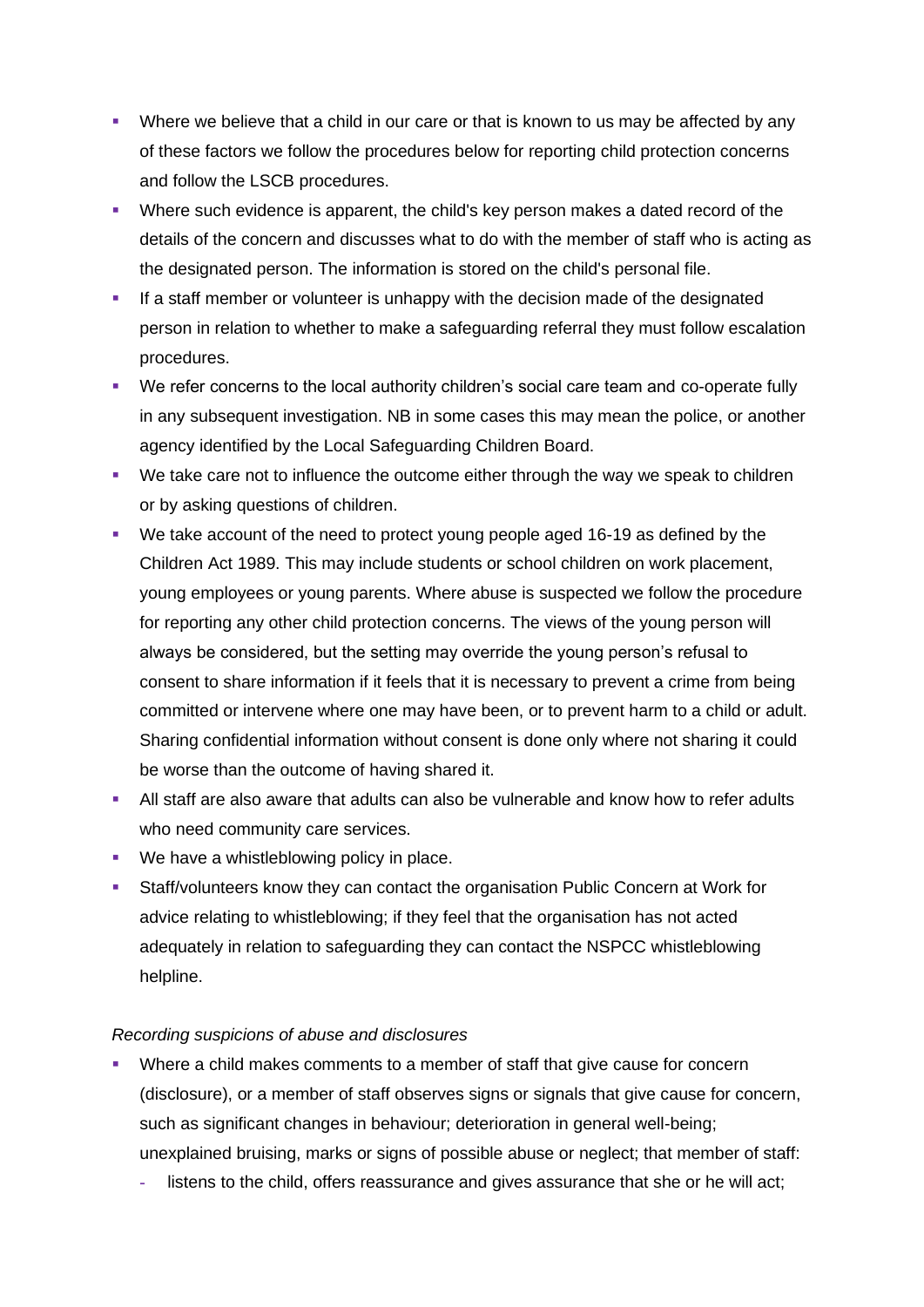- **-** does not question the child, although it is OK to ask questions for the purposes of clarification;
- **-** makes a written record that forms an objective record of the observation or disclosure that includes: the date and time of the observation or the disclosure; the exact words spoken by the child as far as possible; the name of the person to whom the concern was reported, with the date and time; and the names of any other person present at the time.
- **•** These records are signed and dated and kept in the child's personal file, which is kept securely and confidentially.
- **•** The member of staff acting as the designated person is informed of the issue at the earliest opportunity, and within one working day.
- Where the Local Safeguarding Children Board stipulates the process for recording and sharing concerns, we include those procedures alongside this procedure and follow the steps set down by the Local Safeguarding Children Board.

### *Making a referral to the local authority children's social care team*

- The Pre-school Learning Alliance's publication *Safeguarding Children* contains procedures for making a referral to the local children's social care team, as well as a template form for recording concerns and making a referral.
- We keep a copy of this document alongside the procedures for recording and reporting set down by our Local Safeguarding Children Board, which we follow where local procedures differ from those of the Pre-school Learning Alliance.

### *Escalation process*

- If we feel that a referral made has not been dealt with properly or that concerns are not being addressed or responded to, we will follow the LSCB escalation process.
- We will ensure that staff are aware of how to escalate concerns.

# *Informing parents*

- **Parents are normally the first point of contact. Concerns are discussed with parents to** gain their view of events, unless it is felt that this may put the child at risk or interfere with the course of a police investigation. Advice will be sought from social care if necessary.
- Parents are informed when we make a record of concerns in their child's file and that we also make a note of any discussion we have with them regarding a concern.
- **.** If a suspicion of abuse warrants referral to social care, parents are informed while the referral will be made, except where the guidance of the Local Safeguarding Children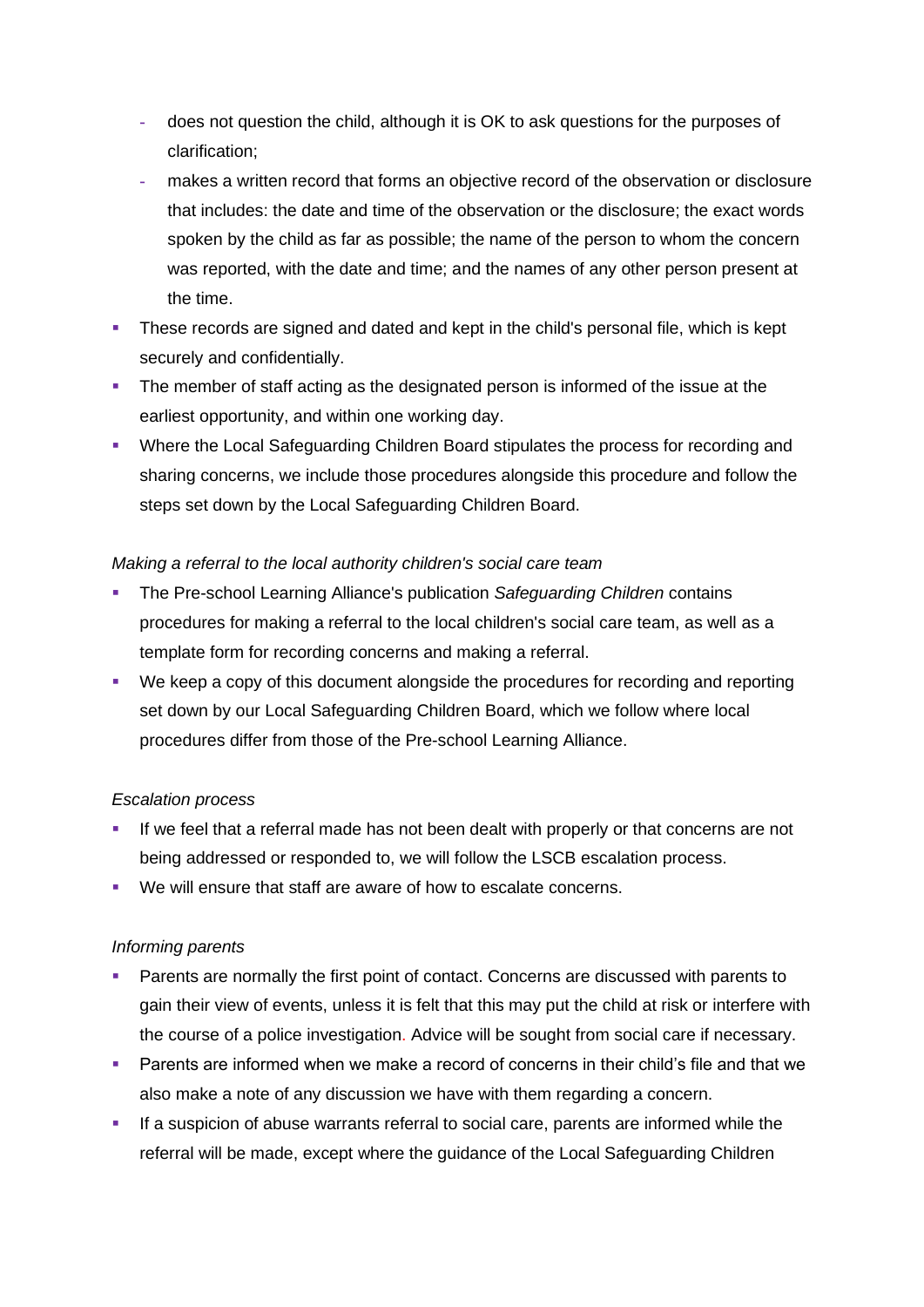Board does not allow this, for example, where it is believed that the child may be placed at risk.

- **•** This will usually be the case where the parent is the likely abuser.
- **EXT** If there is a possibility that advising a parent beforehand may place a child at greater risk (or interfere with a police response) the designated person should seek advice from children's social care, about whether to advise parents beforehand, and should record and follow the advice given.

### *Liaison with other agencies*

- We work within the Local Safeguarding Children Board guidelines.
- The current version of 'What to do if you're worried a child is being abused' is available for parents and staff and all staff are familiar with what they need to do if they have concerns.
- We have procedures for contacting the local authority regarding child protection issues, including maintaining a list of names, addresses and telephone numbers of social workers, to ensure that it is easy, in any emergency, for the setting and children's social care to work well together.
- We notify Ofsted of any incident or accident and any changes in our arrangements which may affect the well-being of children or where an allegation of abuse is made against a member of staff (whether the allegations relate to harm or abuse committed on our premises or elsewhere). Notifications to Ofsted are made as soon as is reasonably practicable, but at the latest within 14 days of the allegations being made.
- Contact details for the local National Society for the Prevention of Cruelty to Children (NSPCC) are also kept.

### *Allegations against staff*

- We ensure that all parents know how to complain about the behaviour or actions of staff or volunteers within the setting, or anyone living or working on the premises occupied by the setting, which may include an allegation of abuse.
- We respond to any inappropriate behaviour displayed by members of staff, volunteer or any other person living or working on the premises, which includes:
	- **-** inappropriate sexual comments;
	- **-** excessive one-to-one attention beyond the requirements of their usual role and responsibilities, or inappropriate sharing of images.
- We follow the guidance of the Local Safeguarding Children Board when responding to any complaint that a member of staff or volunteer within the setting, or anyone living or working on the premises occupied by the setting, has abused a child.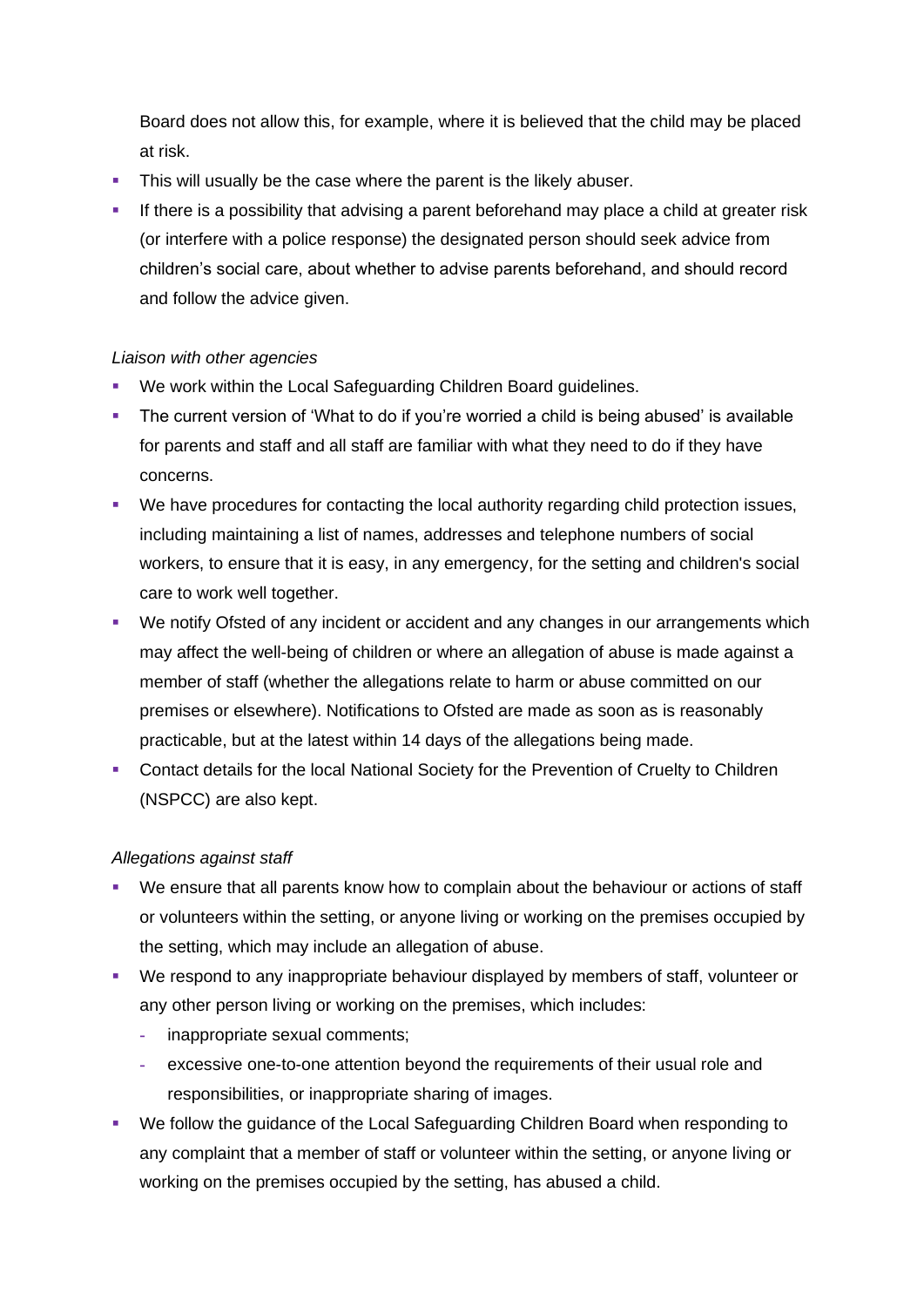- We ensure that all staff and volunteers know how to raise concerns about a member of staff or volunteer within the setting. We respond to any concerns raised by staff and volunteers who know how to escalate their concerns if they are not satisfied with our response
- We respond to any disclosure by children or staff that abuse by a member of staff or volunteer within the setting, or anyone living or working on the premises occupied by the setting, may have taken, or is taking place, by first recording the details of any such alleged incident.
- We refer any such complaint immediately to the Local Authority Designated Officer (LADO) to investigate and/or offer advice:

*01992 555420 (name and phone number)*

- We also report any such alleged incident to Ofsted (unless advised by LADO that this is unnecessary due to the incident not meeting the threshold), as well as what measures we have taken. We are aware that it is an offence not to do this.
- We co-operate entirely with any investigation carried out by children's social care in conjunction with the police.
- Where the management team and children's social care agree it is appropriate in the circumstances, the member of staff or volunteer will be suspended for the duration of the investigation. This is not an indication of admission that the alleged incident has taken place, but is to protect the staff, as well as children and families, throughout the process.

# *Disciplinary action*

Where a member of staff or volunteer has been dismissed due to engaging in activities that caused concern for the safeguarding of children or vulnerable adults, we will notify the Disclosure and Barring Service of relevant information, so that individuals who pose a threat to children and vulnerable groups can be identified and barred from working with these groups.

# *Key commitment 3*

We are committed to promoting awareness of child abuse issues throughout our training and learning programmes for adults. We are also committed to empowering children through our early childhood curriculum, promoting their right to be strong, resilient and listened to.

# *Training*

Training opportunities are sought for all adults involved in the setting to ensure that they can recognise the signs and signals of possible physical abuse, emotional abuse, sexual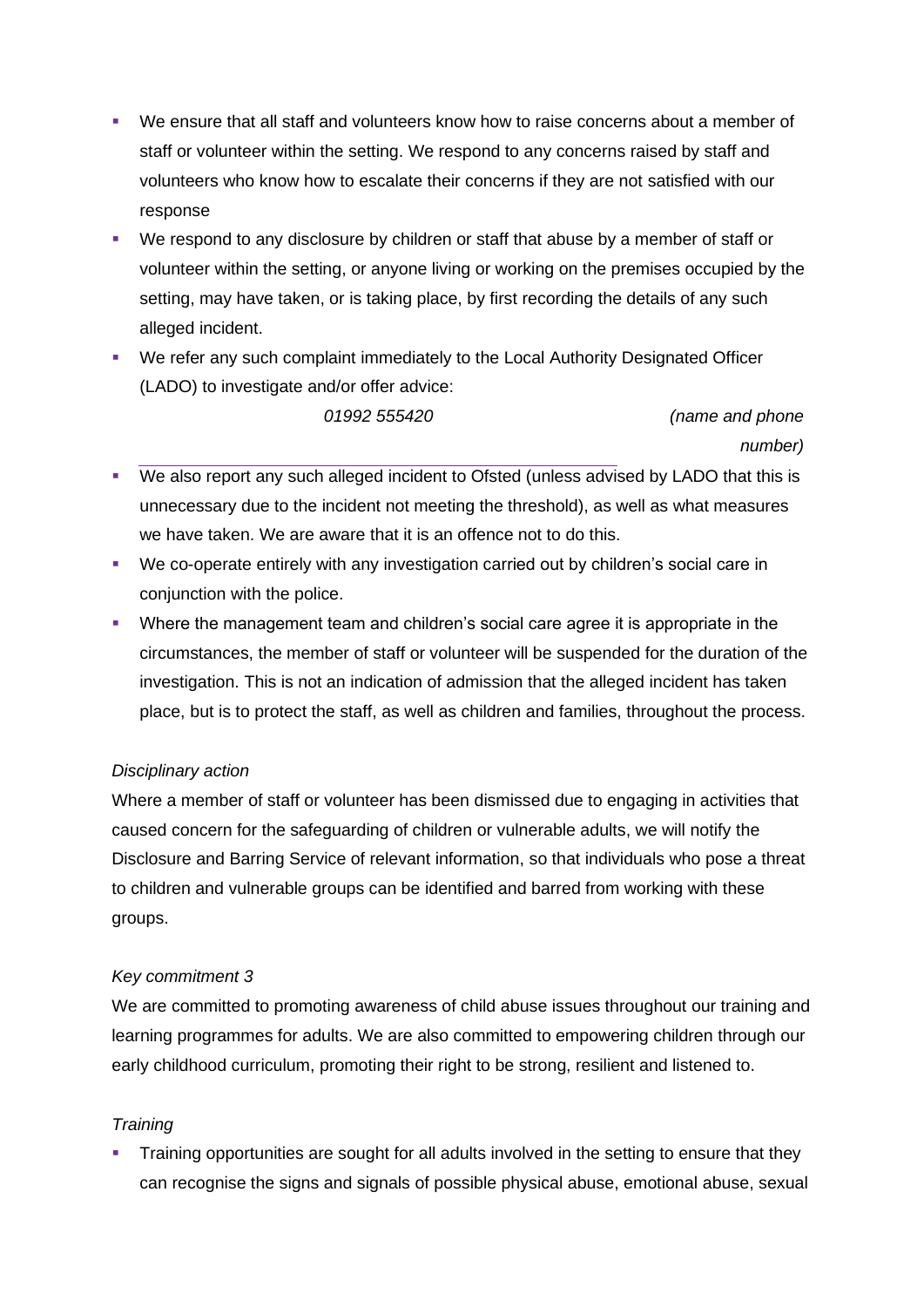abuse (including child sexual exploitation) and neglect and that they are aware of the local authority guidelines for making referrals.

- Designated persons receive appropriate training, as recommended by the Local Safeguarding Children Board, every two years and refresh their knowledge and skills at least annually.
- We ensure that all staff know the procedures for reporting and recording any concerns they may have about the provision.
- We ensure that all staff receive updates on safeguarding via emails, newsletters, online training and/or discussion at staff meetings at least once a year.

### *Planning*

**.** The layout of the rooms allows for constant supervision. No child is left alone with staff or volunteers in a one-to-one situation without being within sight and/or hearing of other staff or volunteers.

### *Curriculum*

- We introduce key elements of keeping children safe into our programme to promote the personal, social and emotional development of all children, so that they may grow to be strong, resilient and listened to and so that they develop an understanding of why and how to keep safe.
- We create within the setting a culture of value and respect for individuals, having positive regard for children's heritage arising from their colour, ethnicity, languages spoken at home, cultural and social background.
- We ensure that this is carried out in a way that is developmentally appropriate for the children.

# *Confidentiality*

**EXECT** All suspicions and investigations are kept confidential and shared only with those who need to know. Any information is shared under the guidance of the Local Safeguarding Children Board.

### *Support to families*

- We believe in building trusting and supportive relationships with families, staff and volunteers.
- We make clear to parents our role and responsibilities in relation to child protection, such as for the reporting of concerns, information sharing, monitoring of the child, and liaising always with the local children's social care team.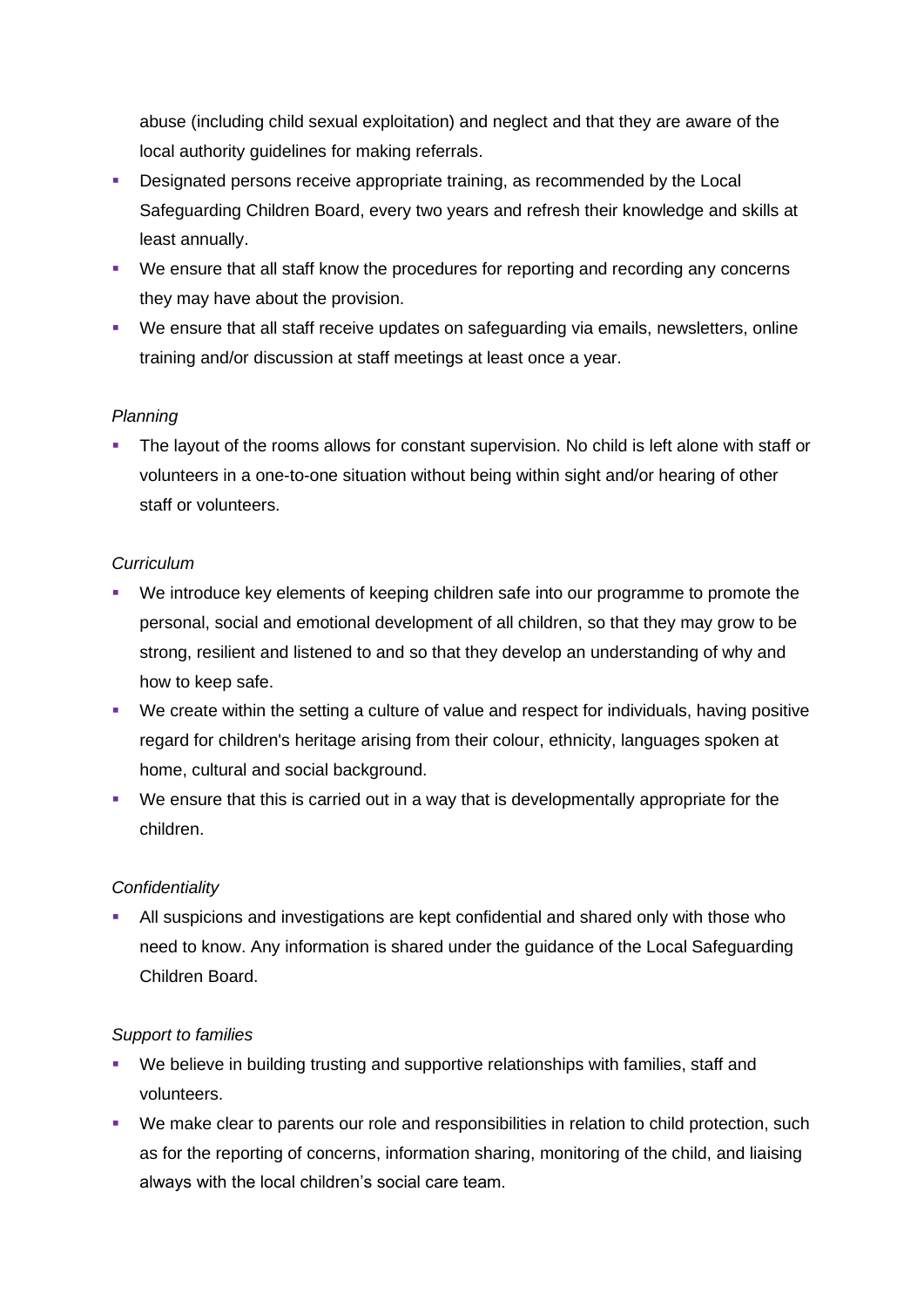- We will continue to welcome the child and the family whilst investigations are being made in relation to any alleged abuse.
- We follow the Child Protection Plan as set by the child's social worker in relation to the setting's designated role and tasks in supporting that child and their family, after any investigation.
- Confidential records kept on a child are shared with the child's parents or those who have parental responsibility for the child in accordance with the Confidentiality and Client Access to Records procedure, and only if appropriate under the guidance of the Local Safeguarding Children Board.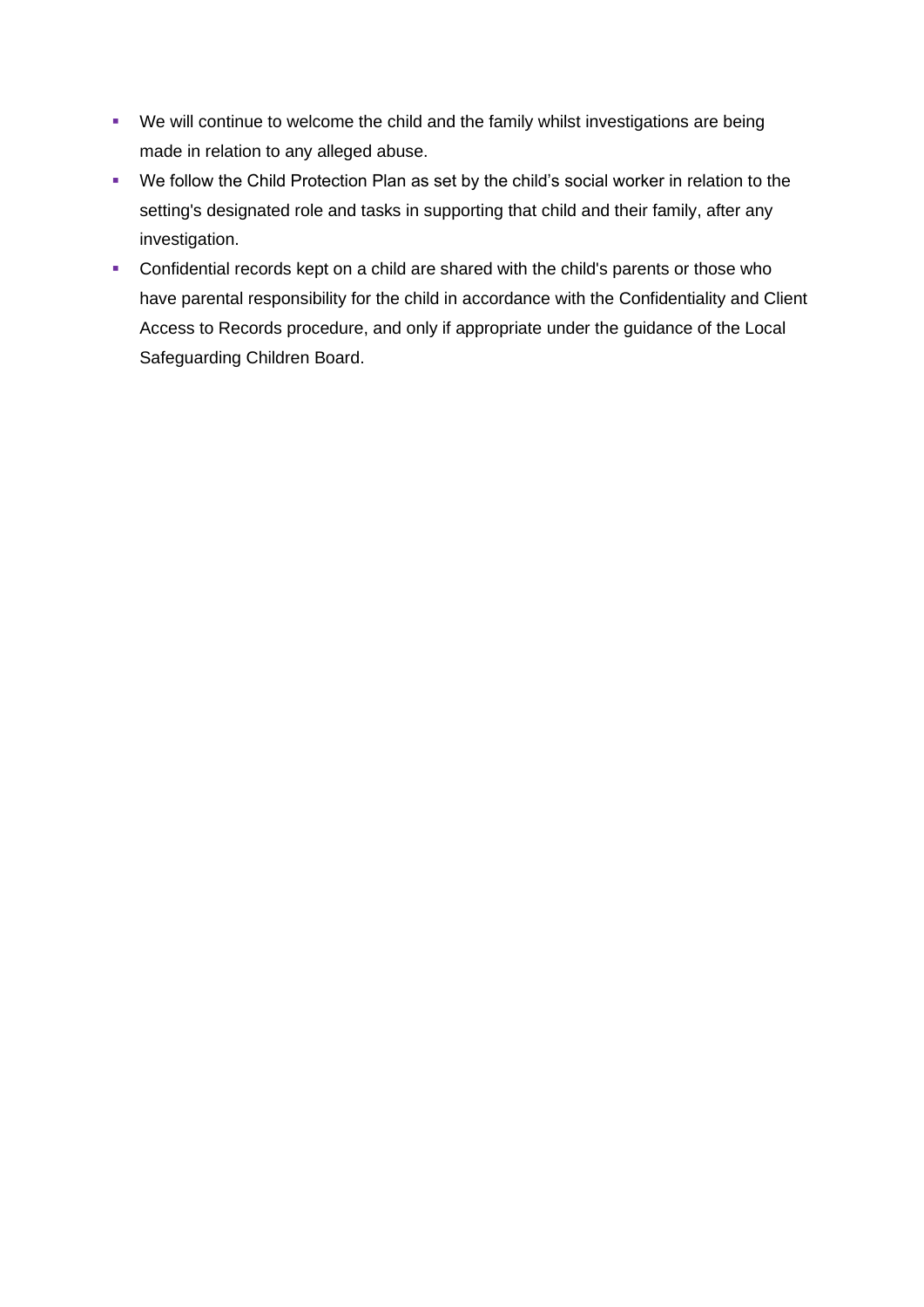# **1.3 Looked after children**

# **Policy statement**



We are committed to providing quality provision based on equality of opportunity for all children and their families. All staff in our provision are committed to doing all they can to enable 'looked after' children in our care to achieve and reach their full potential.

Children become 'looked after' if they have either been taken into care by the local authority or have been accommodated by the local authority (a voluntary care arrangement). Most looked after children will be living in foster homes, but a smaller number may be in a children's home, living with a relative or even placed back home with their natural parent(s).

We recognise that children who are being looked after have often experienced traumatic situations; physical, emotional or sexual abuse or neglect. However, we also recognise that not all looked after children have experienced abuse and that there are a range of reasons for children to be taken in to the care of the local authority. Whatever the reason, a child's separation from their home and family signifies a disruption in their lives that has an impact on their emotional well-being. Most local authorities do not place children under five with foster carers who work outside the home; however, there are instances when this does occur or where the child has been placed with another family member who works. It is not appropriate for a looked after child who is under two years to be placed in a day care setting in addition to a foster placement.

We place emphasis on promoting children's right to be strong, resilient and listened to. Our policy and practice guidelines for looked after children are based on two important concepts: attachment and resilience. The basis of this is to promote secure attachments in children's lives, as the foundation for resilience. These aspects of well-being underpin the child's responsiveness to learning and enable the development of positive dispositions for learning. For young children to get the most out of educational opportunities they need to be settled enough with their carer to be able to cope with further separation, a new environment and new expectations made upon them.

# *Principles*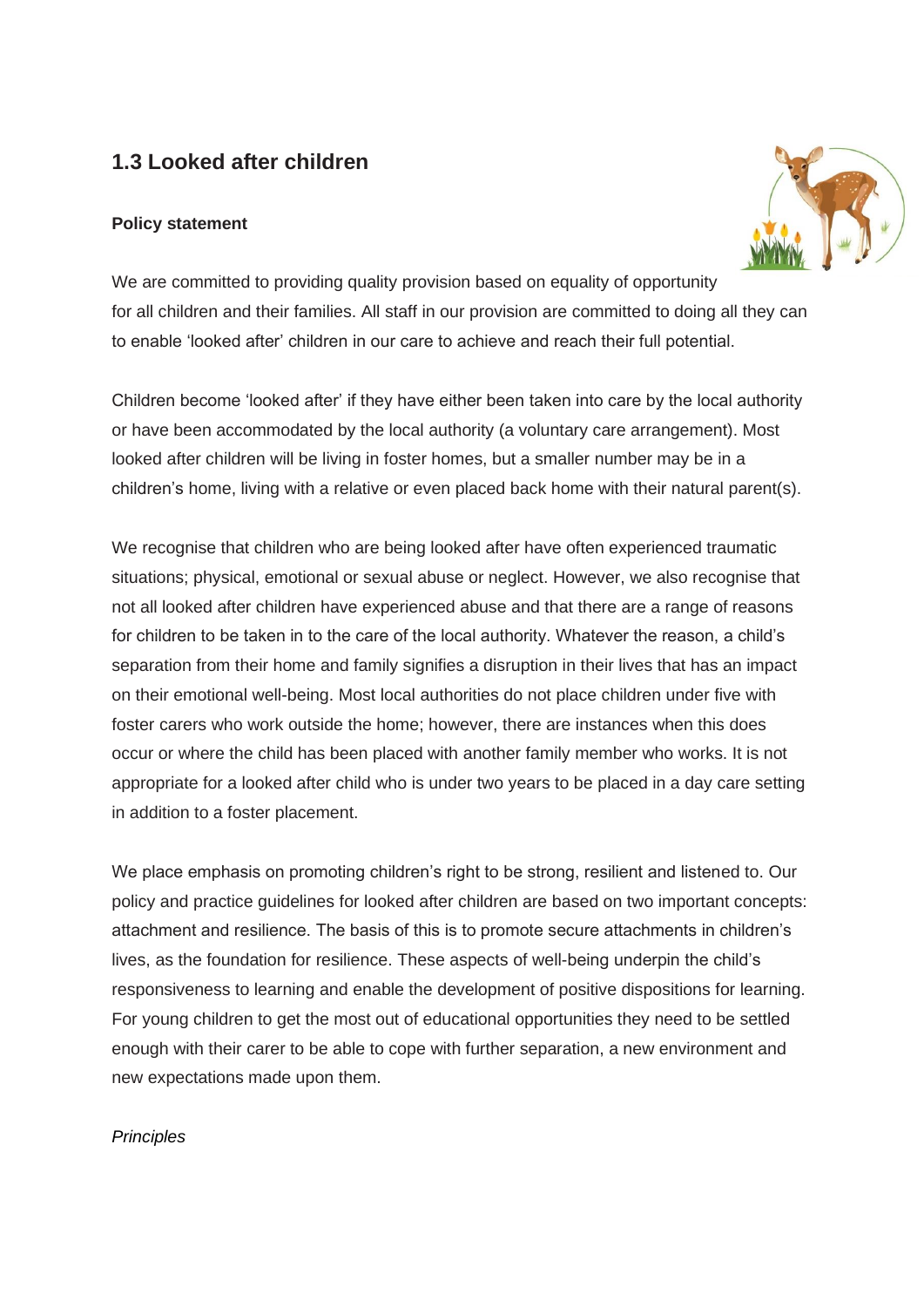- **•** The term 'looked after child' denotes a child's current legal status; this term is never used to categorise a child as standing out from others. We do not refer to such a child using acronyms such as LAC.
- We do not normally offer placements for babies and children under two years who are in care; we offer instead other services to enable a child to play and engage with other children while their carer stays with them.
- **·** In exceptional circumstances, we offer places to two-year-old children who are in care. In such cases, the child should have been with the foster carer for at least two months and show signs of having formed a secure attachment to the carer, and the placement in the setting will last a minimum of three months.
- We offer places for funded three and four-year-olds who are in care to ensure they receive their entitlement to early education. We expect that a child will have been with a foster carer for a minimum of one month and that they will have formed a secure attachment to the carer. We expect that the placement in the setting will last a minimum of six weeks.
- We will always offer 'stay and play' provision for a child who is two to five years old who is still settling with their foster carer, or who is only temporarily being looked after.
- Where a child who normally attends our setting is taken into care and is cared for by a local foster carer, we will continue to offer the placement for the child.

### **Procedures**

- **The designated person for looked after children is the designated child protection co**ordinator.
- **Every child is allocated a key person before they start, and this is no different for a** looked after child. The designated person ensures the key person has the information, support and training necessary to meet the looked after child's needs.
- **The designated person and the key person liaise with agencies, professionals and** practitioners involved with the child and his or her family and ensure that appropriate information is gained and shared.
- **•** The setting recognises the role of the local authority children's social care department as the child's 'corporate parent' and the key agency in determining what takes place with the child. Nothing changes, especially about the birth parent's or foster carer's role in relation to the setting, without prior discussion and agreement with the child's social worker.
- At the start of a placement there is a professional's meeting to determine the objectives of the placement and draw up a care plan that incorporates the child's learning needs.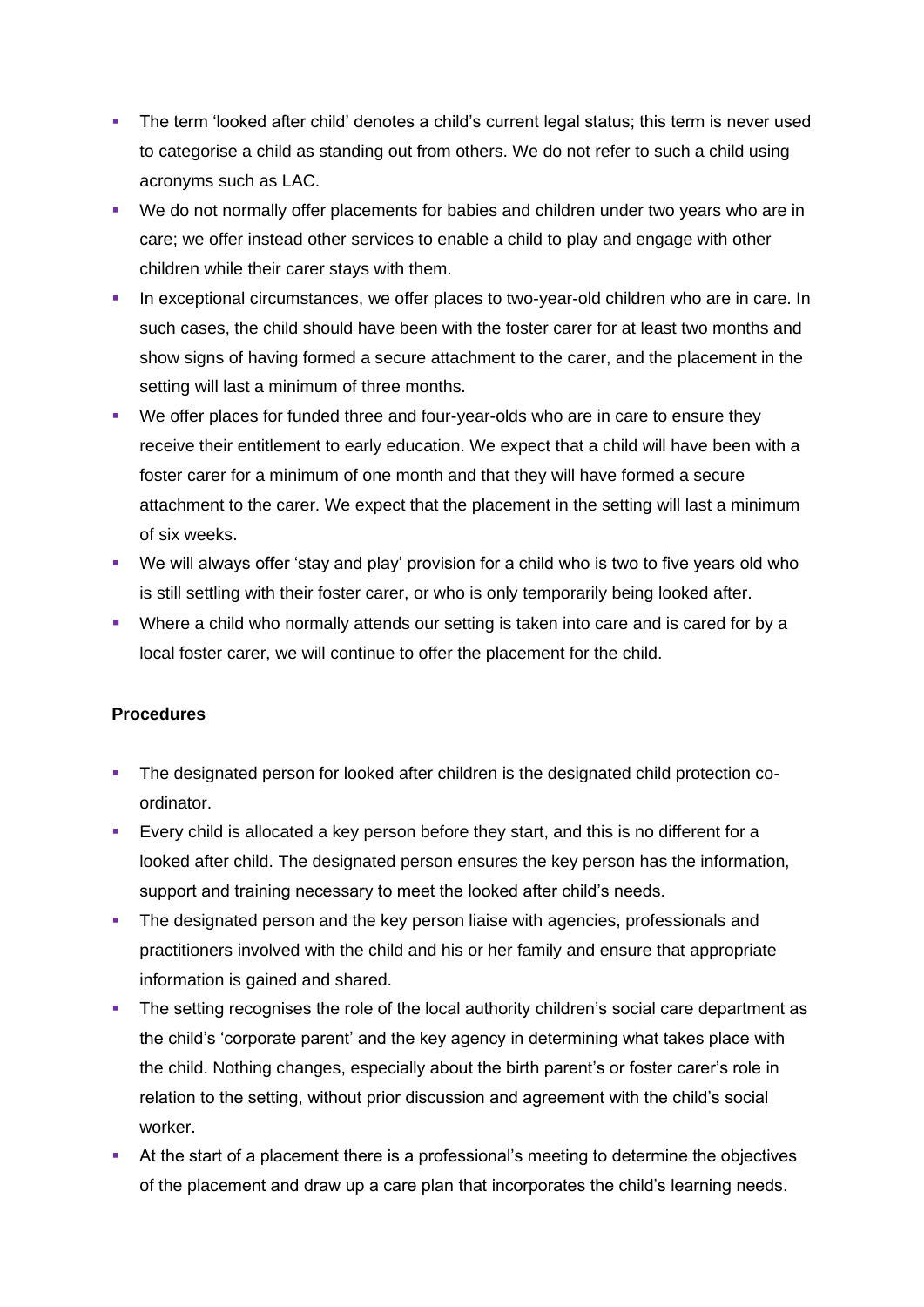This plan is reviewed after two weeks, six weeks and three months. Thereafter at three to six monthly intervals.

- The care plan needs to consider issues for the child such as:
	- **-** their emotional needs and how they are to be met;
	- **-** how any emotional issues and problems that affect behaviour are to be managed;
	- **-** their sense of self, culture, language(s) and identity and how this is to be supported;
	- **-** their need for sociability and friendship;
	- **-** their interests and abilities and possible learning journey pathway; and
	- **-** how any special needs will be supported.
- **In addition, the care plan will also consider:** 
	- **-** how information will be shared with the foster carer and local authority (as the 'corporate parent') as well as what information is shared with whom and how it will be recorded and stored;
	- **-** what contact the child has with his/her birth parent(s) and what arrangements will be in place for supervised contact. If this is to be at the setting, when, where and what form the contact will take will be discussed and agreed;
	- **-** what written reporting is required;
	- **-** wherever possible, and where the plan is for the child to return home, the birth parent(s) should be involved in planning; and
	- with the social worker's agreement, and as part of the plan, the birth parent(s) should be involved in the setting's activities that include parents, such as outings and fundays etc alongside the foster carer.
- **•** The settling-in process for the child is agreed. It should be the same as for any other child, with the foster carer taking the place of the parent, unless otherwise agreed. It is even more important that the 'proximity' stage is followed until it is visible that the child has formed a sufficient relationship with his or her key person for them to act as a 'secure base' to allow the gradual separation from the foster carer. This process may take longer in some cases, so time needs to be allowed for it to take place without causing further distress or anxiety to the child.
- **•** In the first two weeks after settling-in, the child's well-being is the focus of observation, their sociability and their ability to manage their feelings with or without support.
- Further observations about communication, interests and abilities will be noted to firm a picture of the whole child in relation to the Early Years Foundation Stage prime and specific areas of learning and development.
- Concerns about the child will be noted in the child's file and discussed with the foster carer.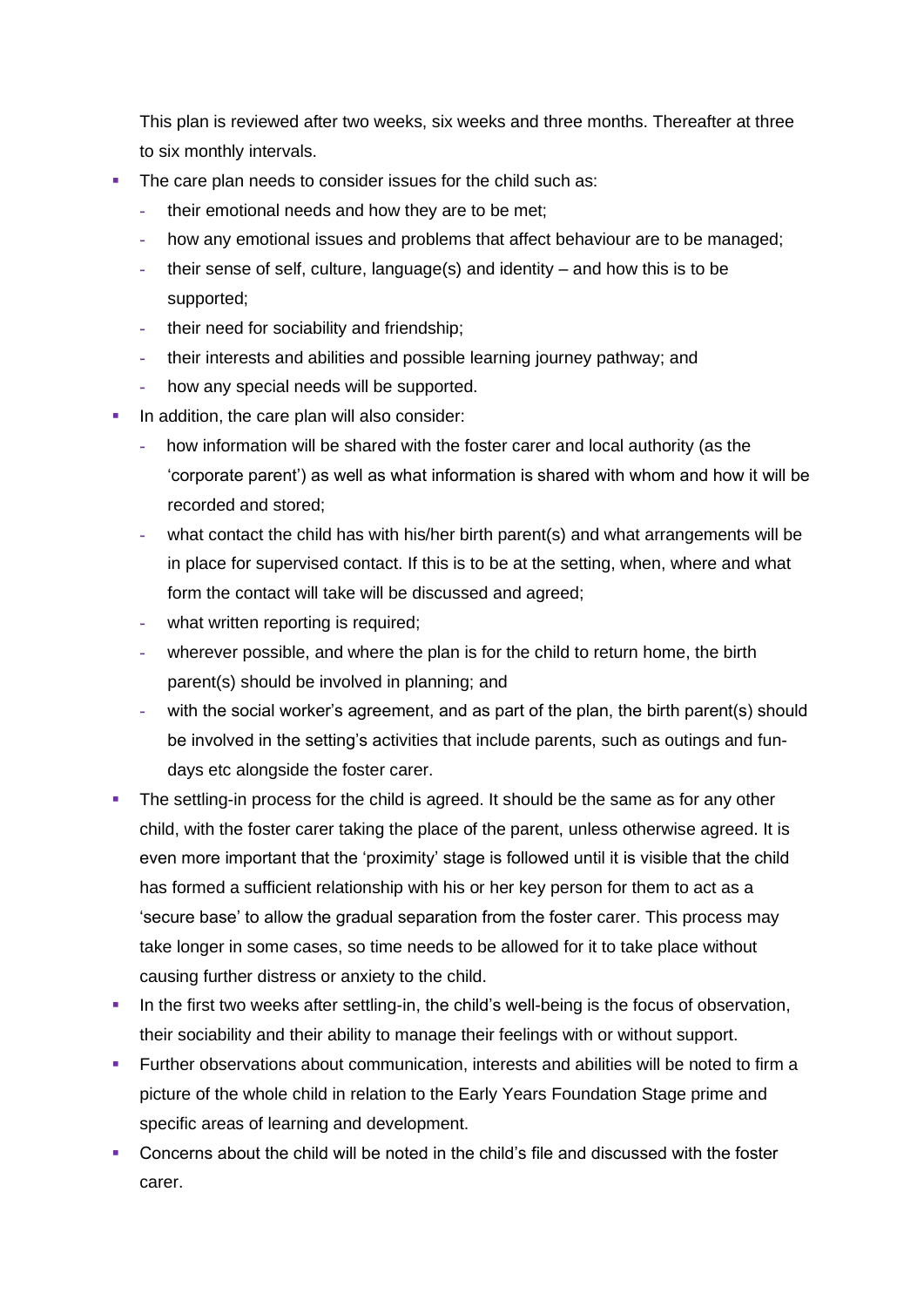- **•** If the concerns are about the foster carer's treatment of the child, or if abuse is suspected, these are recorded in the child's file and reported to the child's social care worker according to the setting's safeguarding children procedure.
- **Regular contact should be maintained with the social worker through planned meetings** that will include the foster carer.
- **•** The transition to school will be handled sensitively. The designated person and/or the child's key person will liaise with the school, passing on relevant information and documentation with the agreement of the looked after child's birth parents.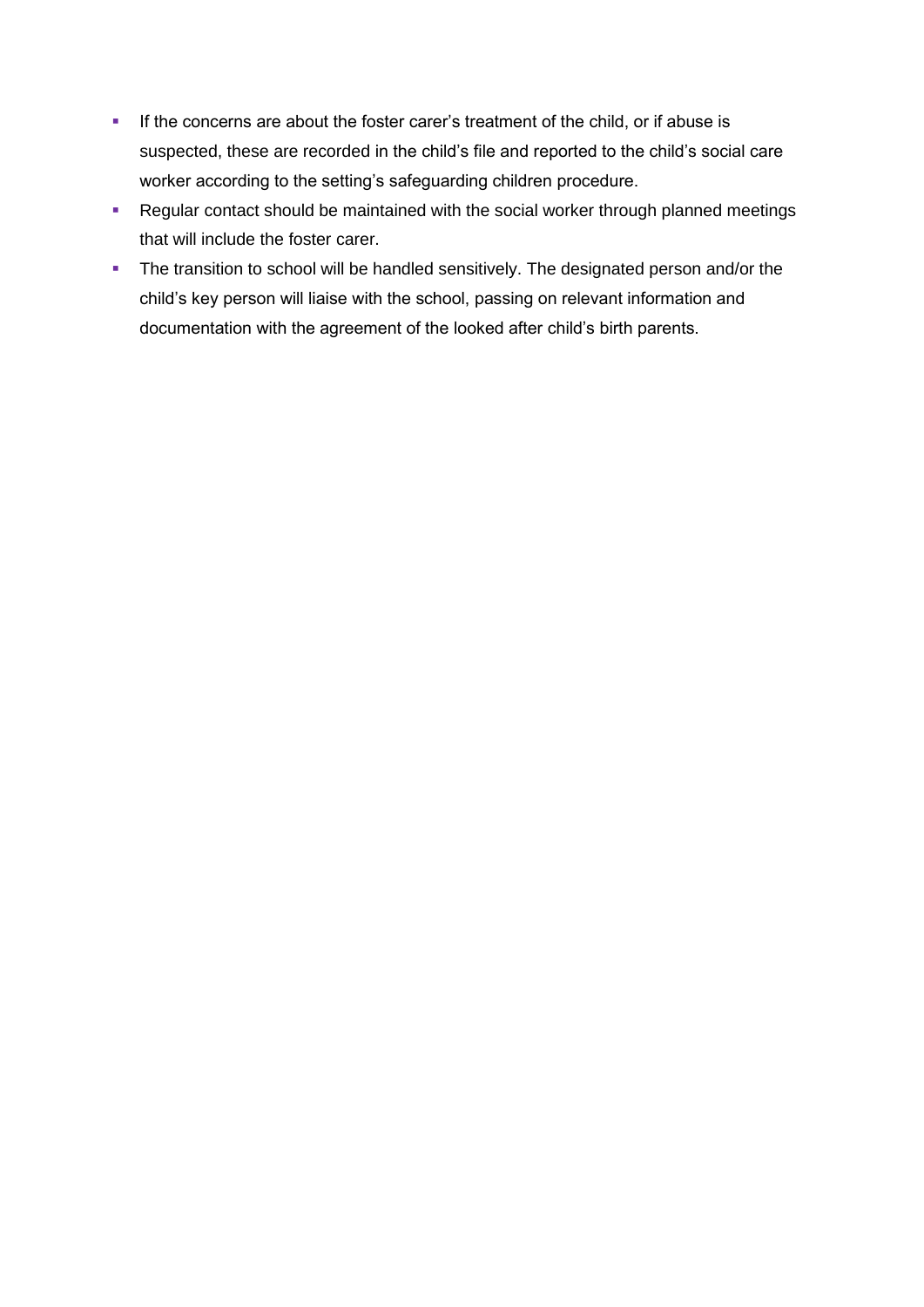# **1.4 Uncollected child**

### **Policy statement**



If a child is not collected by an authorised adult by their expected collection time, we put into practice agreed procedures. The child will receive a high standard of care to cause as little distress as possible.

We inform parents/carers of our procedures so that, if they are unavoidably delayed, they will be reassured that their children will be properly cared for. Late collection will result in a £5 charge per 15 mins to cover cost of staff's extra wages. (Time will be rounded up to the nearest 15 mins)

### **Procedures**

- Parents are asked to provide the following specific information when their child starts attending our setting, which is recorded on our Registration Form:
	- **-** Home address and telephone number if the parents do not have a telephone, an alternative number must be given, perhaps a neighbour or close relative.
	- **-** Place of work, address and telephone number (if applicable).
	- **-** Mobile telephone number (if applicable).
	- **-** Names, addresses, telephone numbers and signatures of adults who are authorised by the parents to collect their child from the setting, for example a childminder or grandparent.
	- **-** Who has parental responsibility for the child.
	- **-** Information about any person who does not have legal access to the child.
- **On occasions when parents are aware that they will not be at home or in their usual** place of work, they inform us in writing of how they can be contacted.
- **•** On occasions when parents, or the persons normally authorised to collect the child, are not able to collect the child, they provide us with written details of the name, address and telephone number of the person who will be collecting their child. We agree with parents how to verify the identity of the person who is to collect their child.
- Parents are informed that if they are not able to collect the child as planned, they must inform us so that we can begin to take back-up measures. Our contact telephone number is 07375 543288.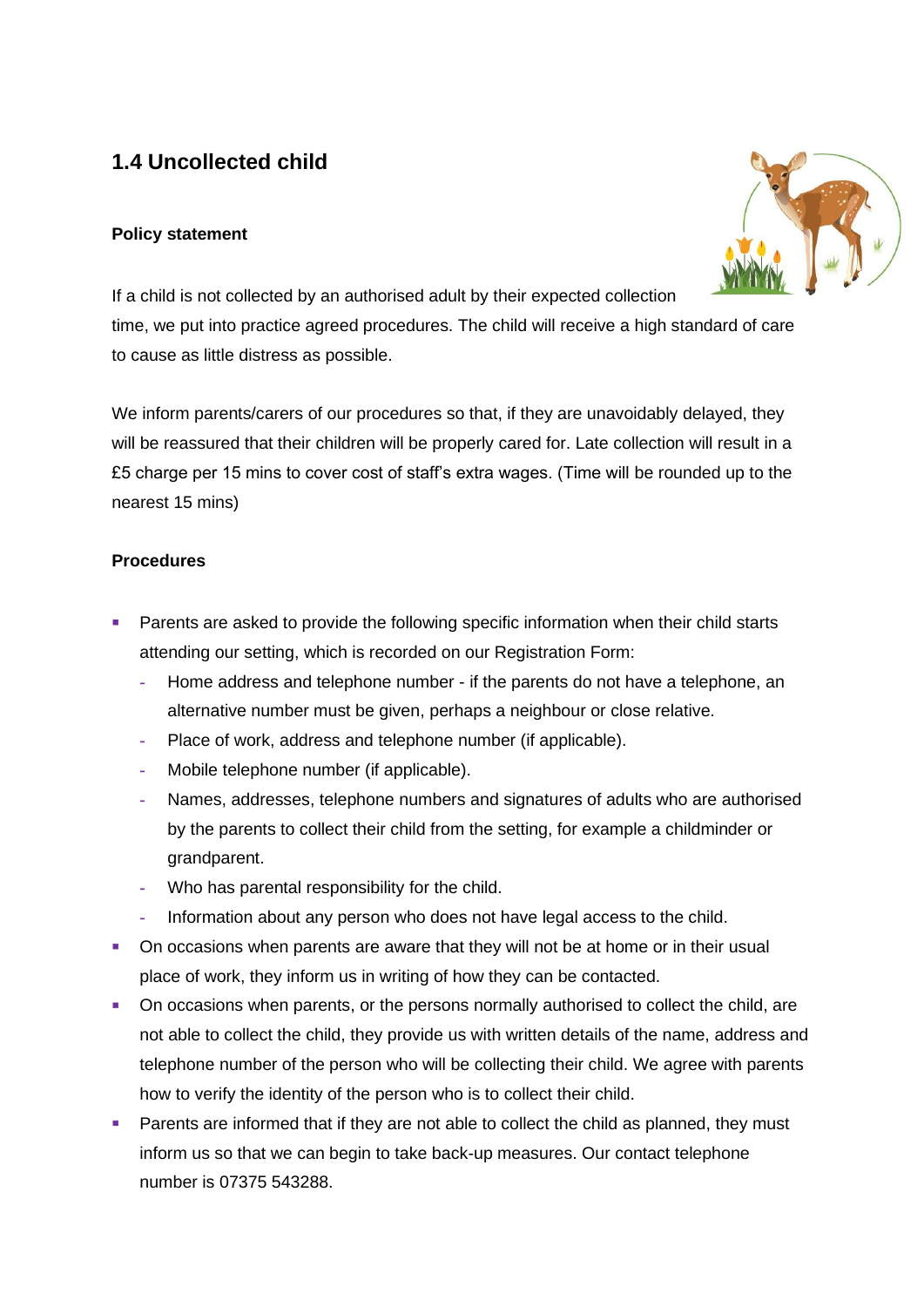- **EXECT** If a child is not collected at their expected collection time, we follow the procedures below:
	- **-** The child's file is checked for any information about changes to the normal collection routines.
	- **-** If no information is available, parents/carers are contacted at home or at work.
	- **-** If this is unsuccessful, the adults who are authorised by the parents to collect their child - and whose telephone numbers are recorded on the Registration Form - are contacted.
	- **-** All reasonable attempts are made to contact the parents or nominated carers.
	- **-** The child does not leave the premises with anyone other than those named on the Registration Form or in their file.
	- **-** If no-one collects the child within 30 minutes of their expected collection time and there is no named contact who can be contacted to collect the child, we apply the procedures for uncollected children.
	- **-** If we have any cause to believe the child has been abandoned, we contact the local authority children's social care team:

If the children's social care team is unavailable we will contact the local police Hertfordshire Safeguarding Children Board 0300 123

4043

Local Police 999

- **-** After an additional 15 minutes if the child has not been collected, we will contact the above statutory agencies again.
- **-** The child stays at the setting in the care of two of our fully-vetted workers, one of whom will be our manager or deputy manager until the child is safely collected either by the parents or by a social care worker, or by another person specified by social care.
- **-** Social care will aim to find the parent or relative. If they are unable to do so, the child will become looked after by the local authority.
- **-** Under no circumstances will we go to look for the parent, nor leave the setting premises with the child.
- **-** We ensure that the child is not anxious, and we do not discuss our concerns in front of them.
- **-** A full written report of the incident is recorded in the child's file.
- Depending on circumstances, we reserve the right to charge parents for the additional hours worked.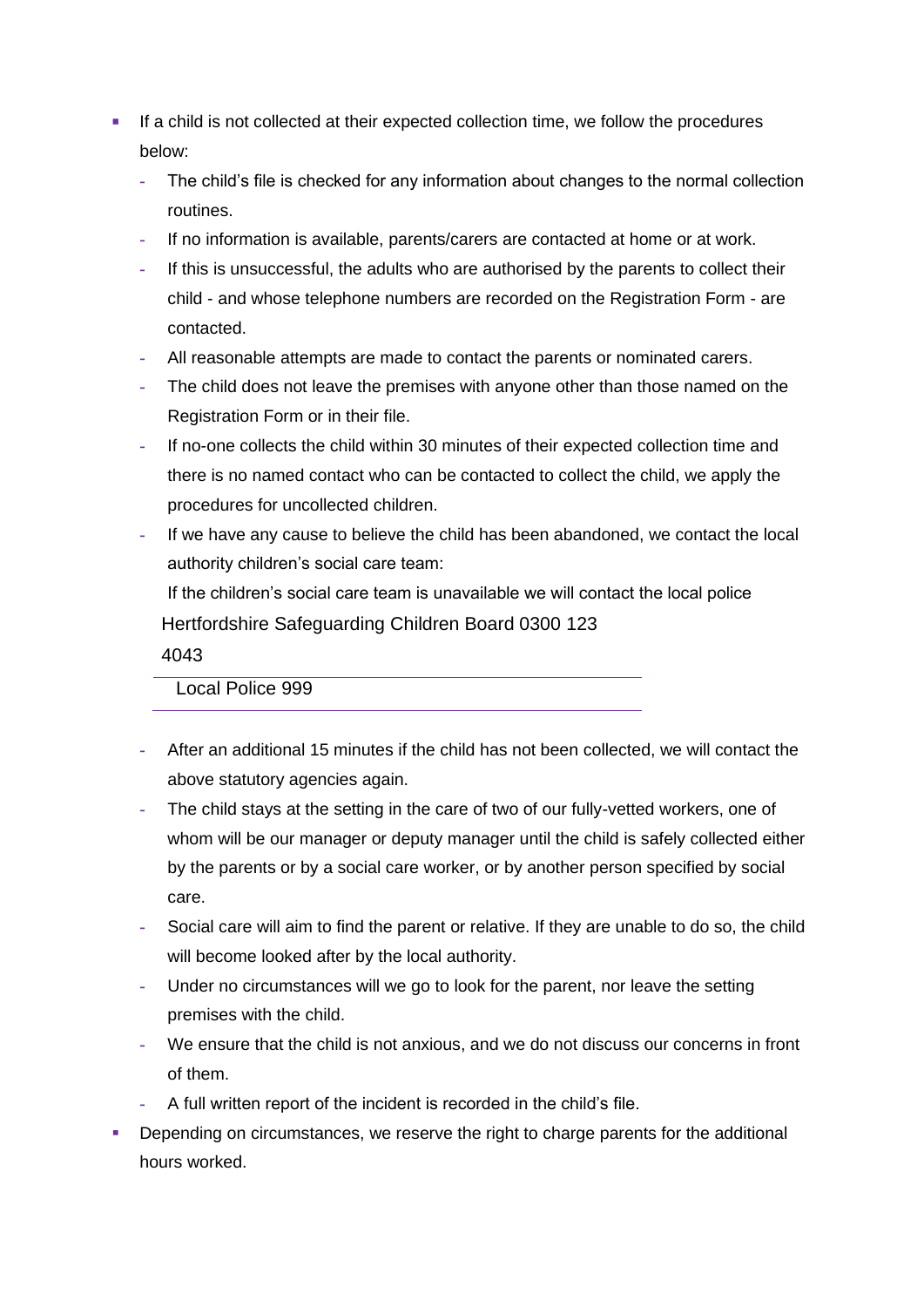■ Ofsted may be informed:

0300 123 3155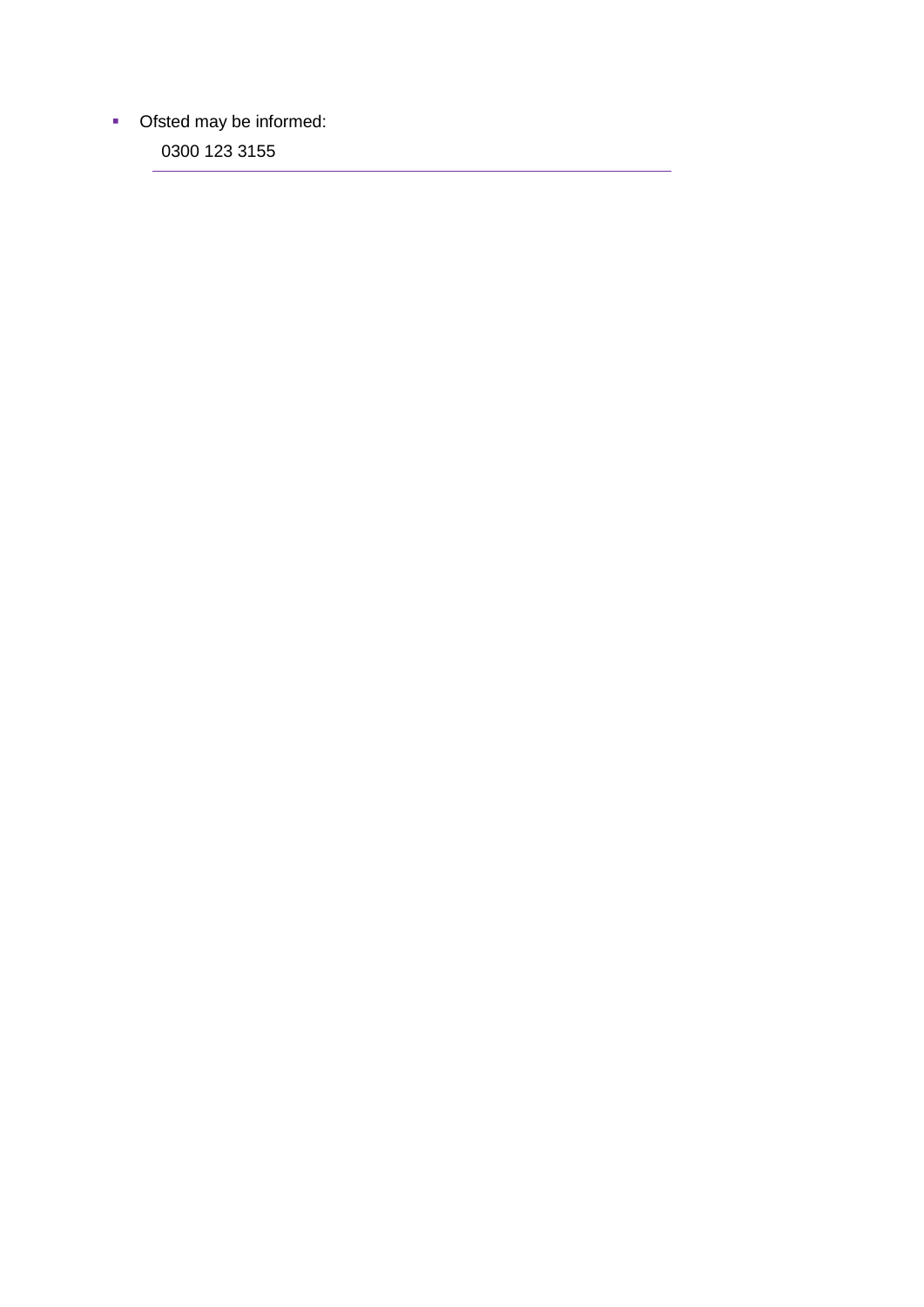# **1.5 Missing child**



# **Policy statement**

Children's safety is our highest priority, both on and off the premises. Every attempt is made, through the implementation of our outings procedure and our exit/entrance procedure, to ensure the security of children is maintained always. In the unlikely event of a child going missing, our missing child procedure is followed.

# **Procedures**

# *Child going missing on the premises*

- As soon as it is noticed that a child is missing, the child's key person/the relevant member of staff alerts our setting manager.
- **The register is checked to make sure no other child has also gone astray.**
- Our manager will carry out a thorough search of the building and garden.
- Doors and gates are checked to see if there has been a breach of security whereby a child could wander out.
- **.** If the child is not found, our manager calls the police immediately and reports the child as missing. If it is suspected that the child may have been abducted, the police are informed of this.
- The parent(s) are then called and informed.
- A recent photo and a note of what the child is wearing is given to the police.
- **•** Our manager talks to our staff to find out when and where the child was last seen and records this.
- Our manager contacts our owner and reports the incident. Our owner comes to the provision immediately to carry out an investigation, with our management team where appropriate.

# *Child going missing on an outing*

This describes what to do when our staff have taken a small group on an outing, leaving our manager and/or other staff back in our setting premises. If our manager has accompanied children on the outing, the procedures are adjusted accordingly. What to do when a child goes missing from a whole group outing may be a little different, as parents usually attend and are responsible for their own child.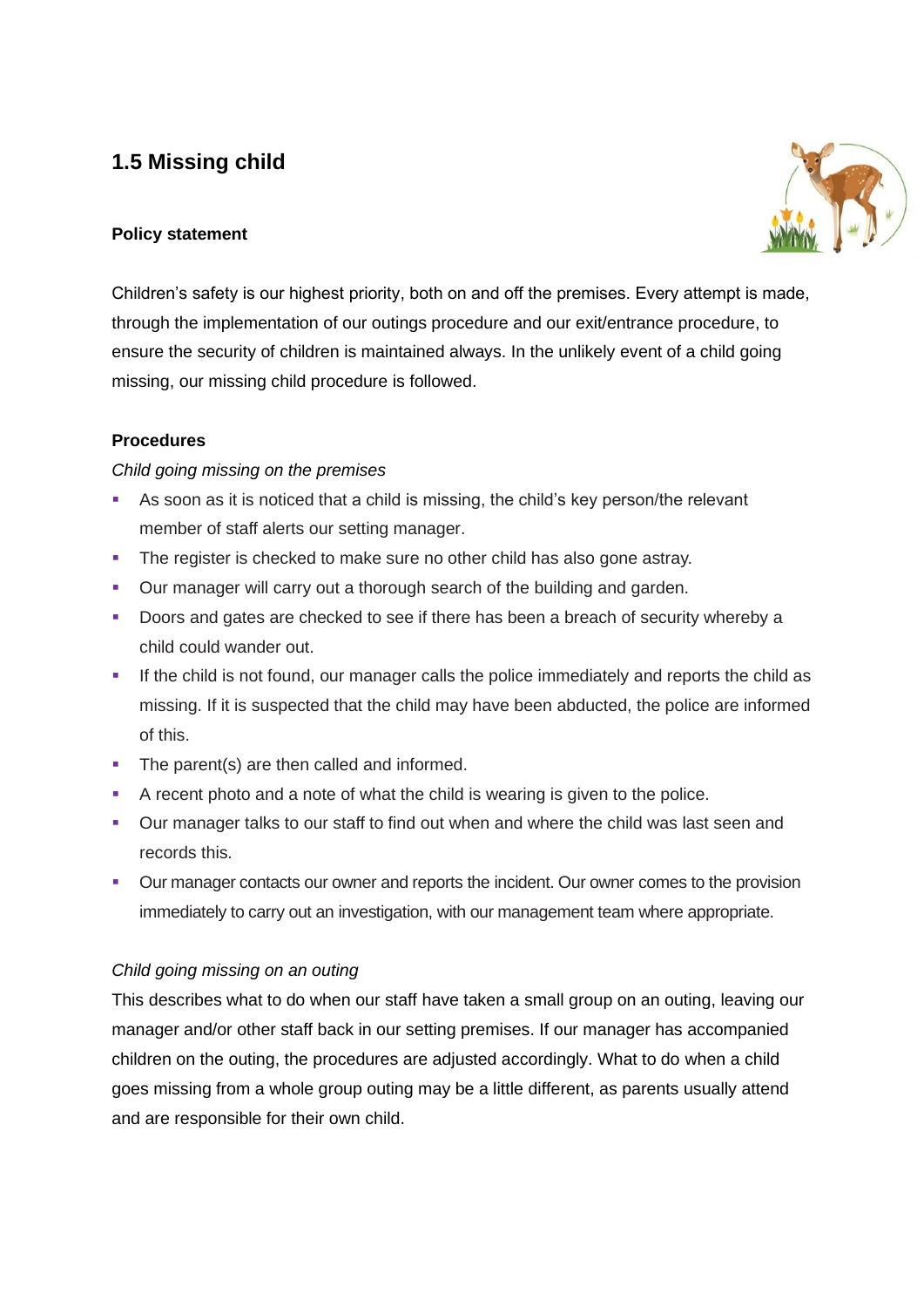- As soon as it is noticed that a child is missing, the staff members on the outing ask children to stand with their designated carer and carry out a headcount to ensure that no other child has gone astray.
- One staff member searches the immediate vicinity but does not search beyond that.
- Our senior staff member on the outing contacts the police and reports that child as missing.
- Our manager is contacted immediately (if not on the outing) and the incident is recorded.
- Our manager contacts the parent(s).
- Our staff take the remaining children back to the setting as soon as possible.
- According to the advice of the police, a senior member of staff, or our manager where applicable, should remain at the site where the child went missing and wait for the police to arrive.
- **•** A recent photo and a description of what the child is wearing is given to the police.
- Our manager contacts our owner and reports the incident. Our owner comes to our premises immediately to carry out an investigation, with our management team (where appropriate).
- **Our staff keep calm and do not let the other children become anxious or worried.**

# *The investigation*

- **EXECT** Ofsted are informed as soon as possible and kept up-to-date with the investigation.
- Our owner, carries out a full investigation, taking written statements from all our staff and volunteers who were present.
- Our manager, together with our owner speaks with the parent(s) and explains the process of the investigation.
- **•** The parent(s) may also raise a complaint with us or Ofsted.
- Each member of staff present writes an incident report detailing:
	- **-** The date and time of the incident.
	- **-** Where the child went missing from e.g. the setting or an outing venue.
	- **-** Which staff/children were in the premises/on the outing and the name of the staff member who was designated as responsible for the missing child.
	- **-** When the child was last seen in the premises/or on the outing, including the time it is estimated that the child went missing.
	- **-** What has taken place in the premises or on the outing since the child went missing.
	- **-** The report is counter-signed by the senior member of staff and the date and time added.
- A conclusion is drawn as to how the breach of security happened.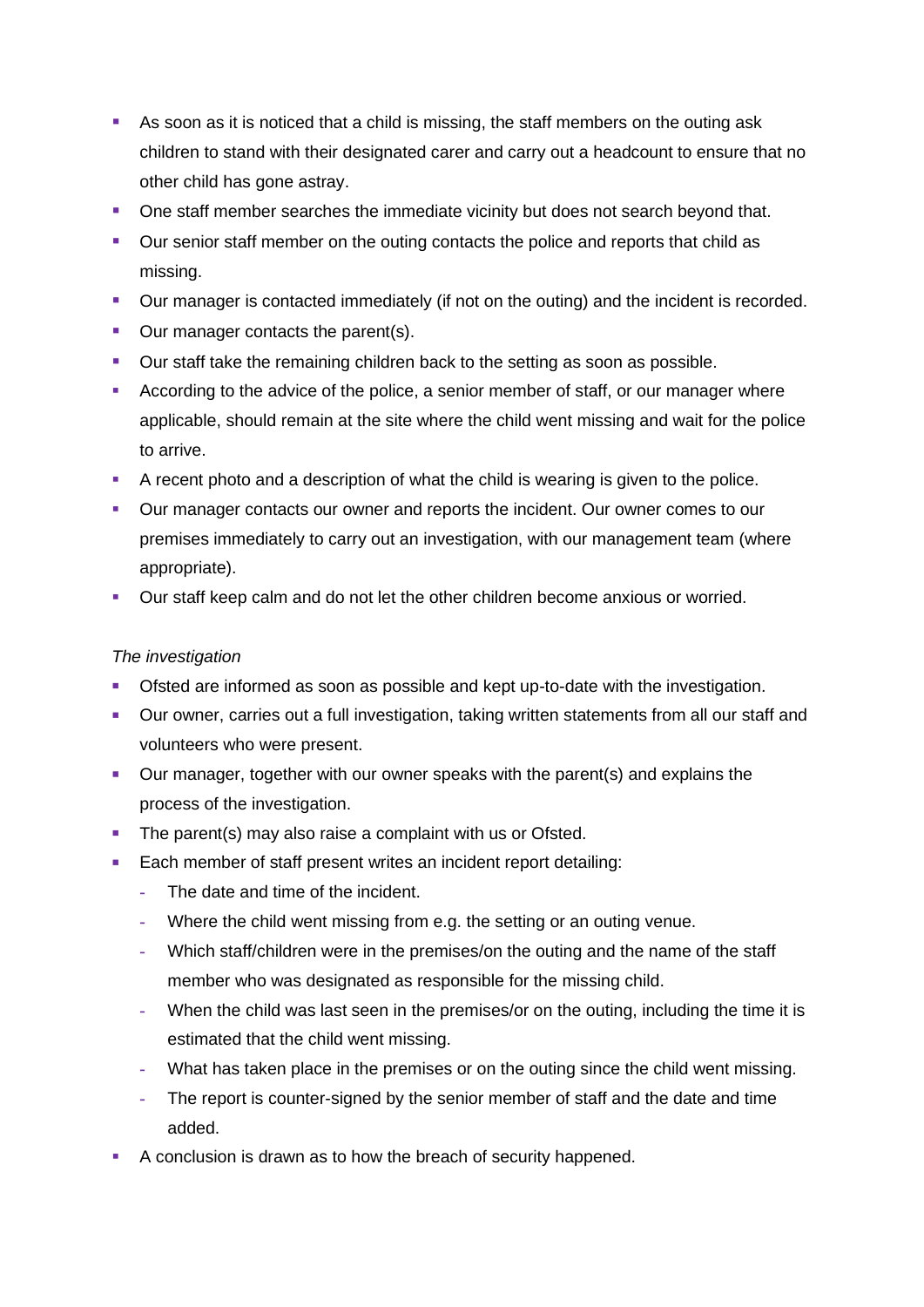- **.** If the incident warrants a police investigation, all our staff co-operate fully. In this case, the police will handle all aspects of the investigation, including interviewing staff and parents. Children's social care may be involved if it seems likely that there is a child protection issue to address.
- In the event of disciplinary action needing to be taken, Ofsted are advised.
- The insurance provider is informed.

### *Managing people*

- Missing child incidents are very worrying for all concerned. Part of managing the incident is to try to keep everyone as calm as possible.
- Our staff will feel worried about the child, especially the key person or the designated carer responsible for the safety of that child for the outing. They may blame themselves and their feelings of anxiety and distress will rise as the length of time the child is missing increases.
- **They may be the understandable target of parental anger and they may be afraid. Our** manager ensures that any staff under investigation are not only fairly treated but receive support while feeling vulnerable.
- **•** The parents will feel angry, and fraught. They may want to blame our staff and may single out one staff member over others; they may direct their anger at our manager. When dealing with a distraught and angry parent, there should always be two members of staff one of whom is our manager and the other should be our owner. No matter how understandable the parent's anger may be, aggression or threats against our staff are not tolerated, and the police should be called.
- **•** The other children are also sensitive to what is going on around them. They too may be worried. Our remaining staff caring for them need to be focused on their needs and must not discuss the incident in front of them. They should answer children's questions honestly, but also reassure them.
- **In accordance with the severity of the outcome, our staff may need counselling and** support. If a child is not found, or is injured, or worse, this will be a very difficult time. Our owner will use their discretion to decide what action to take.
- **Our staff must not discuss any missing child incident with the press without taking** advice.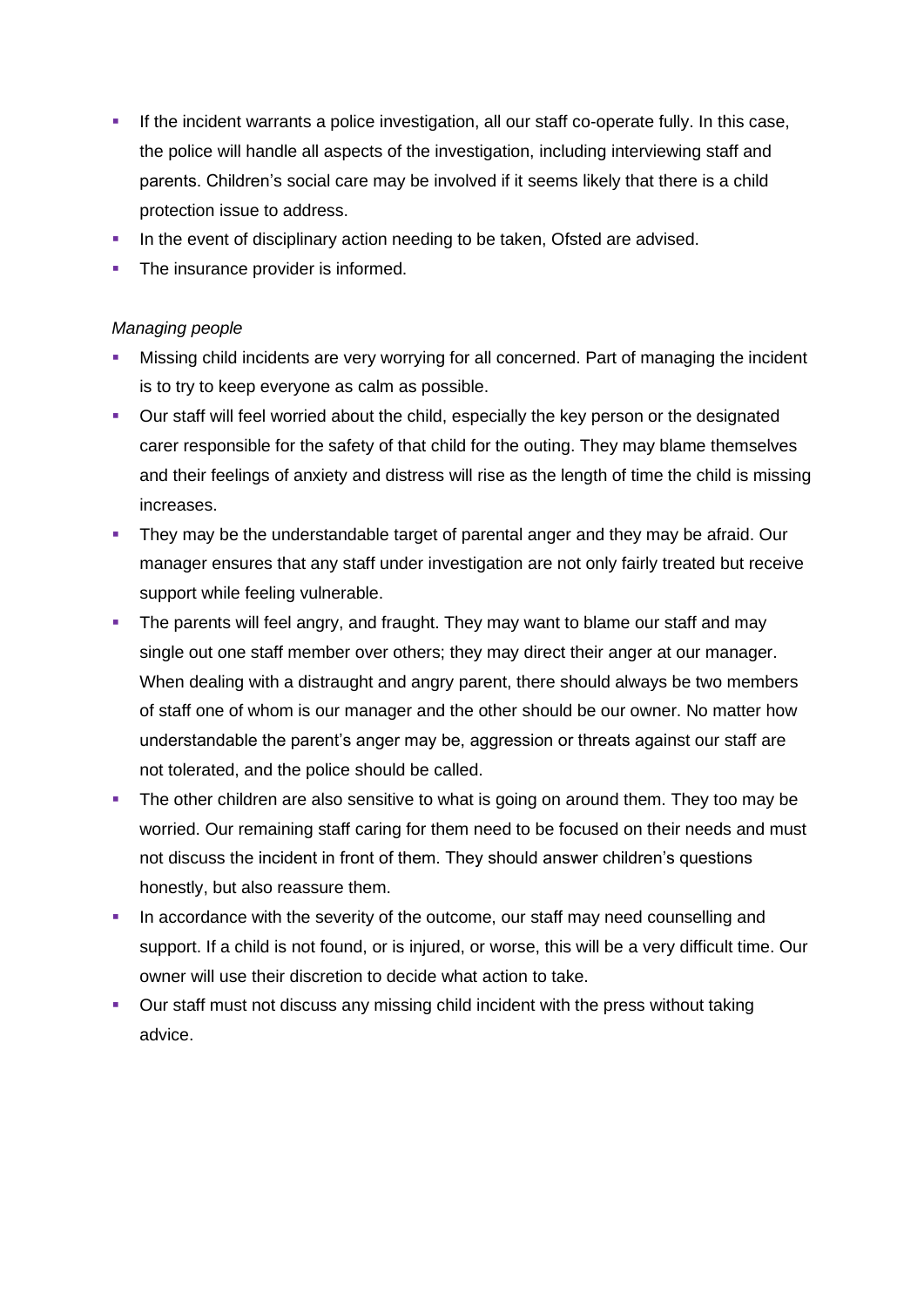# **1.6 Online safety (Inc. mobile phones and cameras)**

# **Policy statement**



We take steps to ensure that there are effective procedures in place to protect children, young people and vulnerable adults from the unacceptable use of Information Communication Technology (ICT) equipment or exposure to inappropriate materials in the setting.

# **Procedures**

■ Our designated persons responsible for co-ordinating action taken to protect children is: Louise Watson – Manager & Jenny Ivory - Owner

# *Information Communication Technology (ICT) equipment*

- **Only ICT equipment belonging to the setting is used by staff and children.**
- **•** The designated person is responsible for ensuring all ICT equipment is safe and fit for purpose.
- **EXECUTE:** All computers have virus protection installed.
- The designated person ensures that safety settings are set to ensure that inappropriate material cannot be accessed.

### *Internet access*

- Children do not normally have access to the internet and never have unsupervised access.
- **•** If staff access the internet with children for the purposes of promoting their learning, written permission is gained from parents who are shown this policy.
- **The designated person has overall responsibility for ensuring that children and young** people are safeguarded and risk assessments in relation to online safety are completed.
- Children are taught the following stay safe principles in an age appropriate way prior to using the internet;
	- **-** only go on line with a grown up
	- **-** be kind on line
	- **-** keep information about me safely
	- **-** only press buttons on the internet to things I understand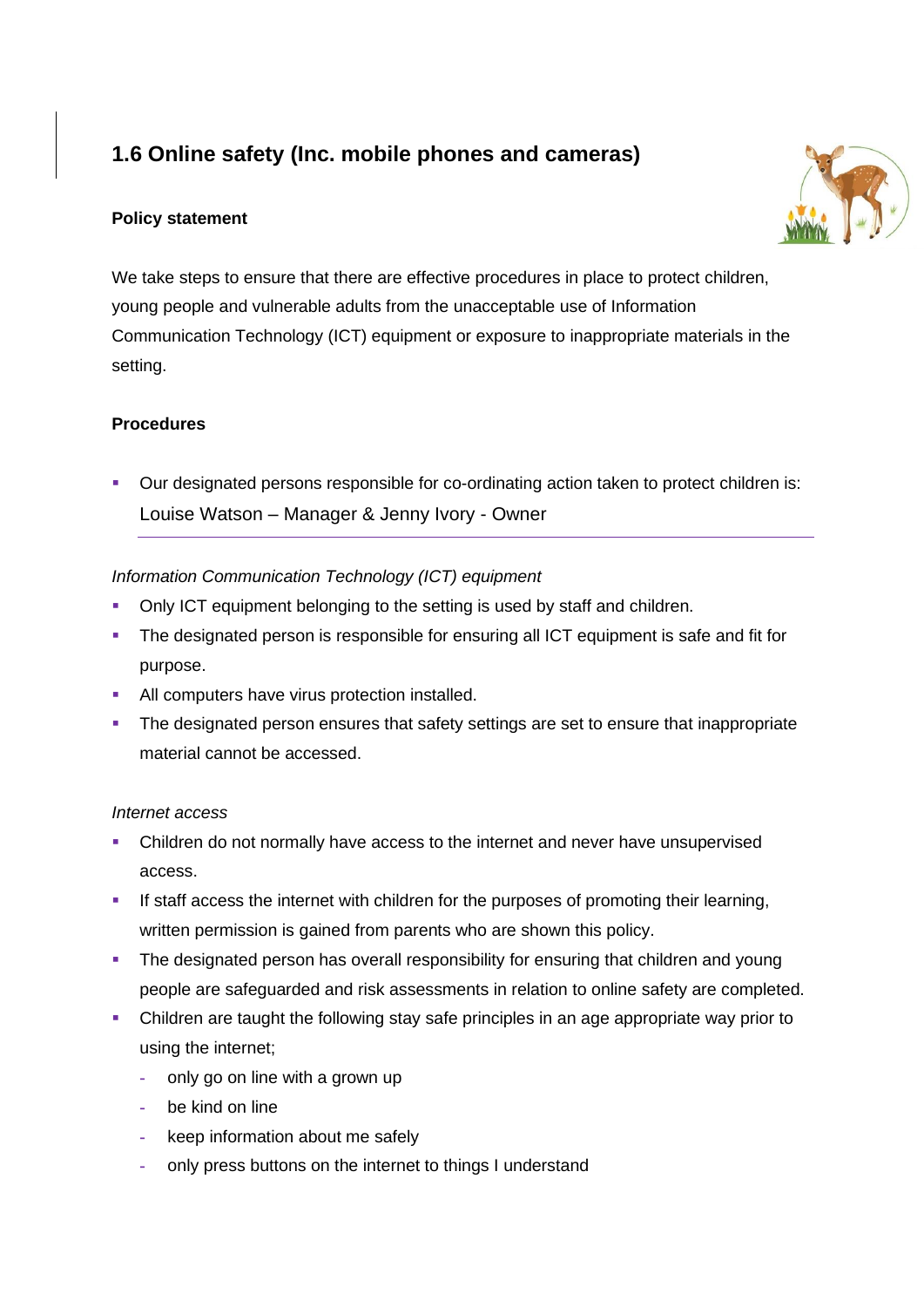- **-** tell a grown up if something makes me unhappy on the internet
- **•** Designated persons will also seek to build children's resilience in relation to issues they may face in the online world, and will address issues such as staying safe, having appropriate friendships, asking for help if unsure, not keeping secrets as part of social and emotional development in age appropriate ways.
- **EXECT** If a second-hand computer is purchased or donated to the setting, the designated person will ensure that no inappropriate material is stored on it before children use it.
- All computers for use by children are in an area clearly visible to staff.
- Children are not allowed to access social networking sites.
- **•** Staff report any suspicious or offensive material, including material which may incite racism, bullying or discrimination to the Internet Watch Foundation at [www.iwf.org.uk.](http://www.iwf.org.uk/)
- **EXECT** Suspicions that an adult is attempting to make inappropriate contact with a child on-line is reported to the National Crime Agency's Child Exploitation and Online Protection Centre at [www.ceop.police.uk](http://www.ceop.police.uk/)**.**
- **The designated person ensures staff have access to age-appropriate resources to** enable them to assist children to use the internet safely.
- **.** If staff become aware that a child is the victim of cyber-bullying, they discuss this with their parents and refer them to sources of help, such as the NSPCC on 0808 800 5000 or www.nspcc.org.uk, or Childline on 0800 1111 or www.childline.org.uk.

### *Email*

- Children are not permitted to use email in the setting. Parents and staff are not normally permitted to use setting equipment to access personal emails.
- Staff do not access personal or work email whilst supervising children.
- **EXECT** Staff send personal information by encrypted email and share information securely always.

### *Mobile phones – children*

▪ Children do not bring mobile phones or other ICT devices with them to the setting. If a child is found to have a mobile phone or ICT device with them, this is removed and stored in locked drawer until the parent collects them at the end of the session.

### *Mobile phones – staff and visitors*

- **Personal mobile phones are not used by our staff on the premises during working hours.** They will be stored in designated box on the window sill.
- Visitors store their mobile phones in the designated box in the foyer.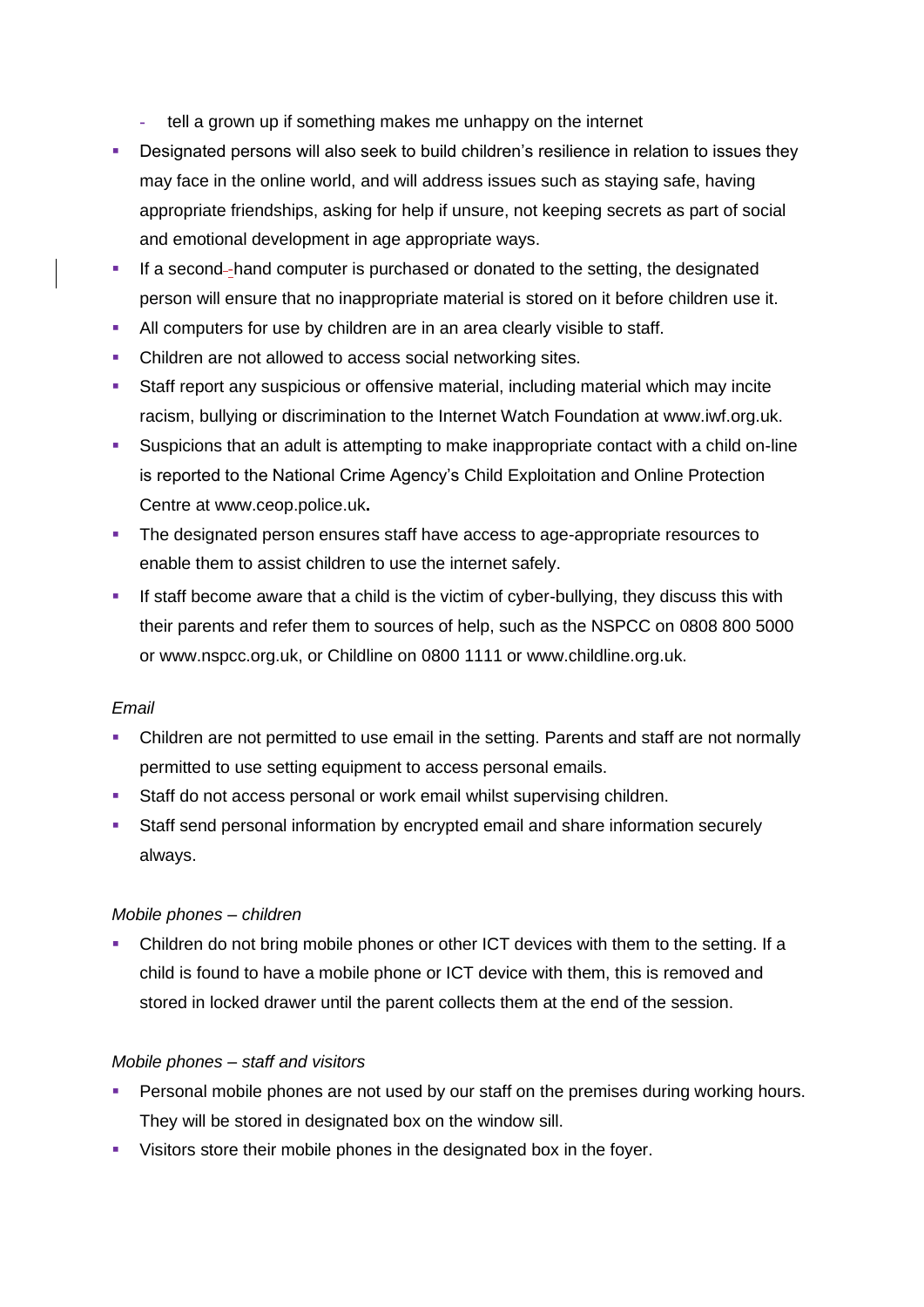- **•** In an emergency, personal mobile phones may be used in an area where there are no children present, with permission from the manager.
- Our staff and volunteers ensure that the setting telephone number is known to family and other people who may need to contact them in an emergency.
- **.** If our members of staff or volunteers take their mobile phones on outings, for use in case of an emergency, they must not make or receive personal calls, or take photographs of children.
- **•** Parents and visitors are requested not to use their mobile phones whilst on the premises. We make an exception if a visitor's company or organisation operates a lone working policy that requires contact with their office periodically throughout the day. Visitors will be advised of a quiet space where they can use their mobile phone, where no children are present.
- **•** These rules also apply to the use of work-issued mobiles, and when visiting or supporting staff in other settings.
- No photographs are to be taken on mobile phones, other than the preschool mobile phone.

### *Cameras and videos*

- Our staff and volunteers must not bring their personal cameras or video recording equipment into the setting.
- **Photographs and recordings of children are only taken for valid reasons i.e. to record** their learning and development, or for displays within the setting, with written permission received by parents (see the permissions form). Such use is monitored by the manager.
- Where parents request permission to photograph or record their own children at special events, general permission is gained from all parents for their children to be included. Parents are advised that they do not have a right to photograph anyone else's child or to upload photos of anyone else's children.
- **EXT** If photographs of children are used for publicity purposes, parental consent must be given, and safeguarding risks minimised, for example, ensuring children cannot be identified by name or through being photographed in a sweatshirt with the name of their setting on it.

### *Social media*

- Staff are advised to manage their personal security settings to ensure that their information is only available to people they choose to share information with.
- **EXECT:** Staff should not accept service users, children and parents as friends due to it being a breach of expected professional conduct.